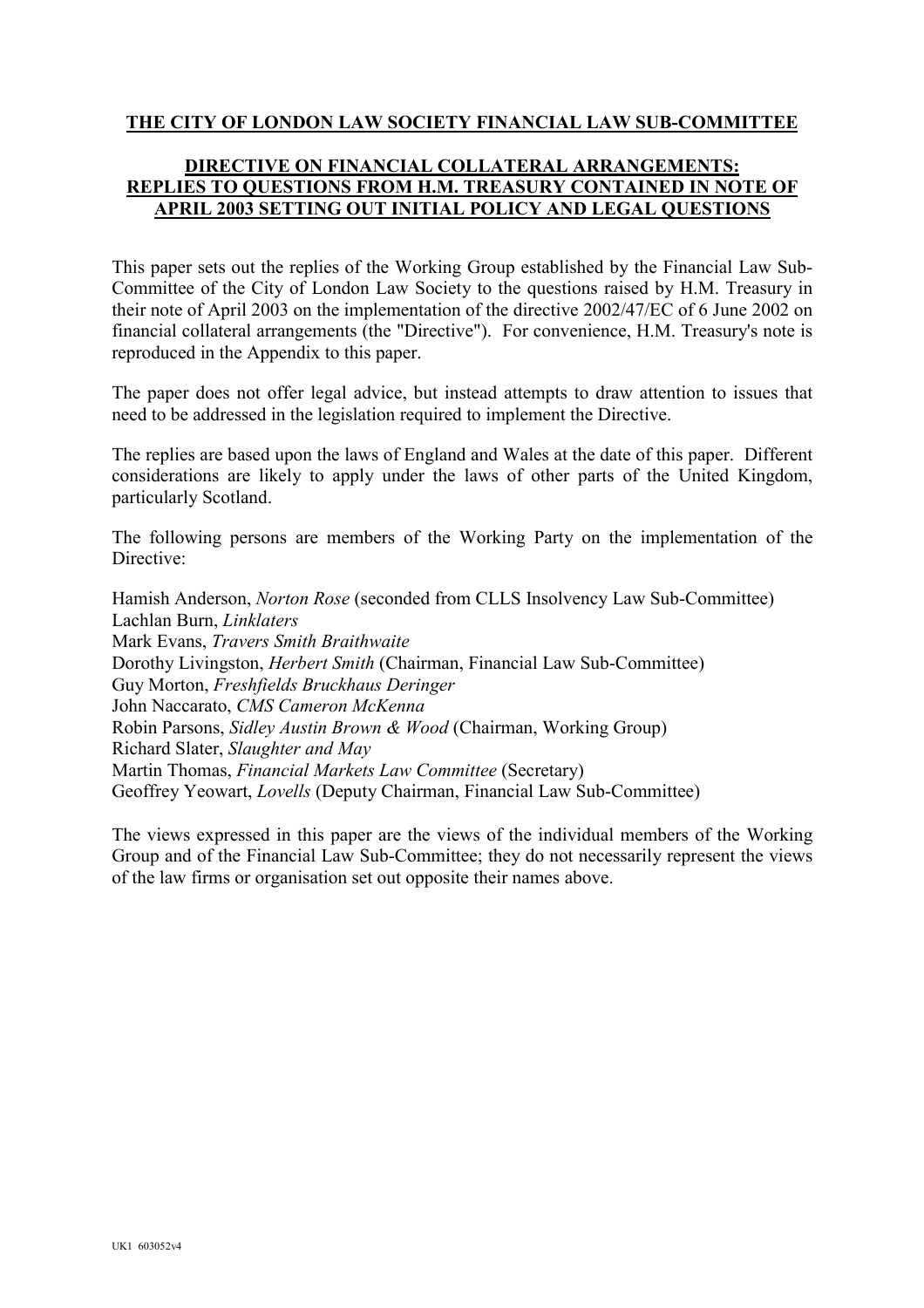## **Introduction/Overall Approach**

We agree with the overall approach as identified in paragraph 6 of the HM Treasury note of April 2003.

## *Article 1 – persons within scope of implementation*

We further agree (see paragraph 10) that the U.K. should not exercise the discretion given to it by Article 1(3) to exclude corporates from the scope of implementation.

We see no particular reason why the implementation of the Directive should be confined to financial collateral arrangements ("FCAs") between two financial institutions or between a financial institution and a corporate. There is no commercial logic for limiting implementation in this way; the policy for introducing the Directive as stated in its preamble is to create a community regime for the provision of securities and cash as collateral to contribute to the integration and cost-efficiency of the financial market, thereby supporting the freedom to provide services and the free movement of capital in the single market in financial services (paragraph (3)). There is no reason why this policy objective should not be applied to financial institutions which are not subject to prudential supervision, as well as corporates generally, or indeed any persons carrying on business in partnership.

However, we would suggest that individuals who are not in partnership should be excluded.

Although ambiguously phrased, our reading of Article 1.2(e) of the Directive is that it includes companies, unincorporated firms and partnerships, but not a natural person, provided that the other party is an institution as defined in Articles 1.2(a) to (d). Our suggestion that an individual (whether acting as a consumer or in the course of his business) should be excluded is therefore in line with the Directive.

We also believe that sole traders should be excluded, partly because they are not one of the persons covered by Article 1.2(e) and partly because such a person is unlikely to be entering into the kinds of transaction contemplated by the Directive. In the exceptional case, a person (such as a high net worth individual) who did wish to take advantage of the Directive could always form a company to be the counterparty to the FCA.

We believe that partnerships should be included in the implementation, though. The logic for including any partnership (even if composed only of individuals) is as follows.

A number of structured transactions in the wholesale markets involve partnerships that receive (or give) financial collateral. The reasons for using a partnership, rather than a company are sound, commercial reasons (including, for example, tax considerations). It would be confusing if the Directive were implemented so as to exclude parts of a structure involving the partnership, but applied to other parts of the same transaction that did not involve the partnership. Equally, the certainty achieved through the Directive is just as attractive where a partnership is involved as where it is not.

In addition, there are many partnerships that are very large and which include highly sophisticated individuals; in some cases, these are financial institutions such as investment or merchant banks whereas others may be professional or commercial partnerships. These partnerships may well enter into FCAs which would appropriately be put on the same footing as FCAs entered into by a corporate entity.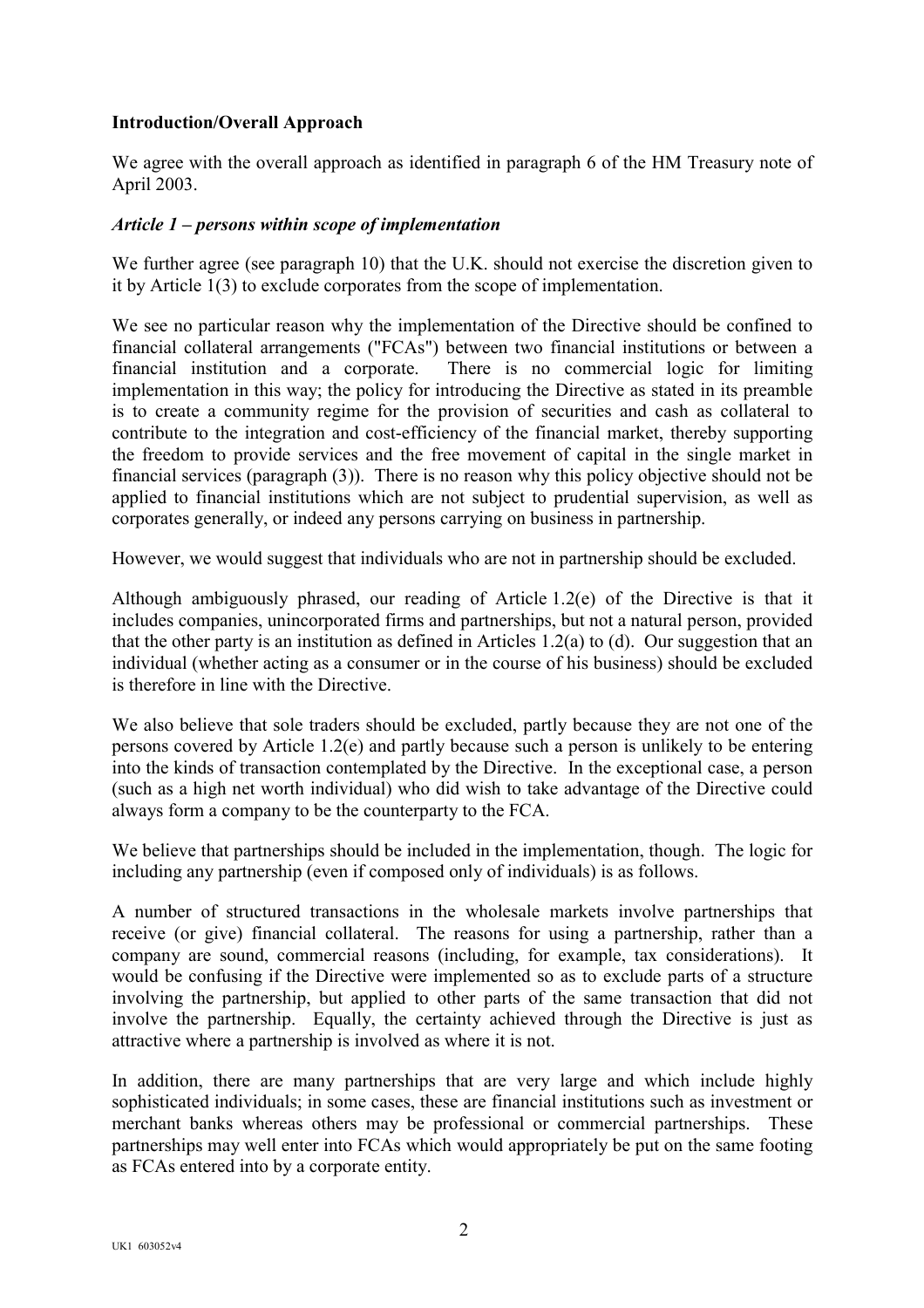It may be argued, of course, that the partnership could be a small relatively unsophisticated business, perhaps consisting only of husband and wife. If the inclusion of partnerships within the ambit of the Directive would mean that the Government would find it necessary to include provisions within the implementing legislation for the protection of unsophisticated individuals (particularly if these restricted the parties' freedom to contract or overrode express contractual terms), then we would prefer that partnerships were only included within the scope of the Directive subject to a test which excluded such unsophisticated partnerships.

Another reason for including partnerships is that, to some extent, the corporate insolvency regime already extends to them. For example, a partnership can be the subject of a winding-up or an administration order or a voluntary arrangement<sup>[1](#page-2-0)</sup>. If a partnership can be treated in the same or in a similar way to a company on insolvency, why should not it be treated in the same way for the purpose of the Directive?

We would therefore support the proposal made in paragraphs 11 and 12 of the note, but not that in paragraph 12, except in so far as the natural persons were in partnership.

Please also see the comments made under "Other points" below concerning Article 1.2(d) and securitisation.

We would reply to the questions in paragraph 12 of the note (which assumes that implementation would be extended as proposed in paragraphs 11 and 12 of the note) as follows:

a. The situations covered would include a transfer of shares or other securities or interests in securities (whether held in materialised or dematerialised form), an agreement for such a transfer (including repos), a legal or equitable mortgage, pledge or contractual lien of or on shares or other securities or interests in securities (including those held in a depository system), a sale or mortgage or charge of or on a bank, money market or other deposit of cash or a certificate of deposit, as well as netting arrangements.

Although the Directive does not expressly state that it extends to contractual set-off, it should in our view be implemented in such a way as to do so because there is no commercial distinction between a charge on cash or a netting arrangement on the one hand and a contractual right of set-off on the other (see discussion under "Article 3 – Formal requirements" below).

The definition of "security financial collateral arrangement" in Article 2.1(c) of the Directive is not wholly consistent with the concept of a mortgage under English law. It only covers the case where "the full ownership" of the financial collateral remains with the collateral provider when the security right is established. Under English law, a mortgage of a chose in action, such as financial collateral, constitutes an assignment of the chose by the mortgagor to the mortgagee subject to a proviso that the mortgagee should reassign the chose to the mortgagor once the secured debt has been repaid. The collateral provider does not therefore retain "full ownership" of the chose, but retains only the equity of redemption, that is, the right to require the mortgagee to reassign.

<span id="page-2-0"></span><sup>&</sup>lt;sup>1</sup> The Insolvent Partnerships Order 1994.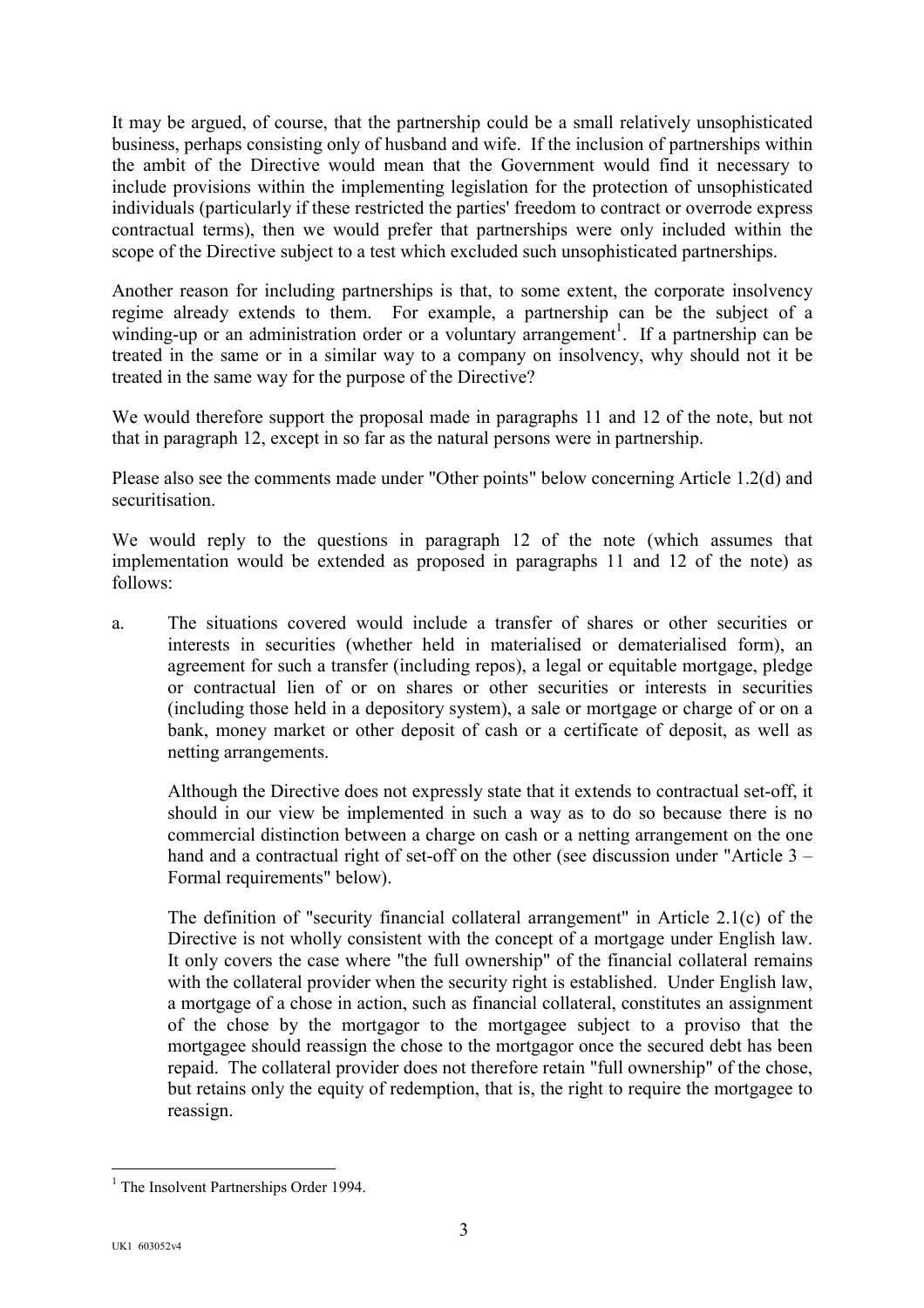A charge also confers a proprietary interest on the chargee so that the chargor cannot be said to retain "full ownership".

It seems certain that the Directive was intended to apply to all forms of collateral under security interest structures (see paragraph (3) of the preamble), and we would therefore wish to see the implementing legislation clearly define a security FCA in such a way as to include any form of security interest, whether or not the collateral provider retains "full ownership". It would be appropriate to refer to the collateral provider retaining "some beneficial ownership" of the financial collateral.

We reach the conclusion that the Directive extends to an equitable as well as a legal mortgage of shares because an equitable mortgage appears to fall within the definition of "security financial collateral arrangement", taken together with the explanation of the references to financial collateral being "provided", or to the "provision" of financial collateral in Article 2.2 of the Directive. These references are to the financial collateral being "delivered, transferred, held, registered or otherwise designated so as to be in the possession or under the control of the collateral taker or of a person acting on the collateral taker's behalf". This would seem to us to be wide enough to cover a situation in which the mortgagor executes a memorandum of deposit, arranges for the share certificates to be deposited with the mortgagee and executes transfers in blank.

- b. The principal advantages of this further extension are as stated in paragraphs 11 and 12. As a general principle, it can be said that there is merit in adopting a uniform approach to all FCAs, regardless of who is party to them (except, as we say above, where an individual or sole trader is involved, or where a partnership is involved if consumer protection provisions would be introduced as a result of that involvement).
- c. Yes see above.

# *Article 1 – Collateral within scope of implementation*

We agree that there is no need in implementing the Directive in the UK to exercise the optout in Article 1(4)(b).

# *Article 3 – Formal requirements*

We agree that the effect of implementing the Directive in the UK would be to disapply the requirement to register certain categories of mortgage or charge created by companies contained in Part XII of the Companies Act 1985. Such categories include a charge on book debts.

In this context, we would point out that it is in our view important that the exemption from the registration requirement should extend not only to security FCAs affecting the financial collateral itself (ie. the shares or other securities), but also to any interest or dividends or other income accruing on them. If this is not done, the collateral taker will in practice continue to register the security FCA as a mortgage or charge as a matter of caution, which will not only be cumbersome, but will raise an implication that the Directive has not been fully implemented.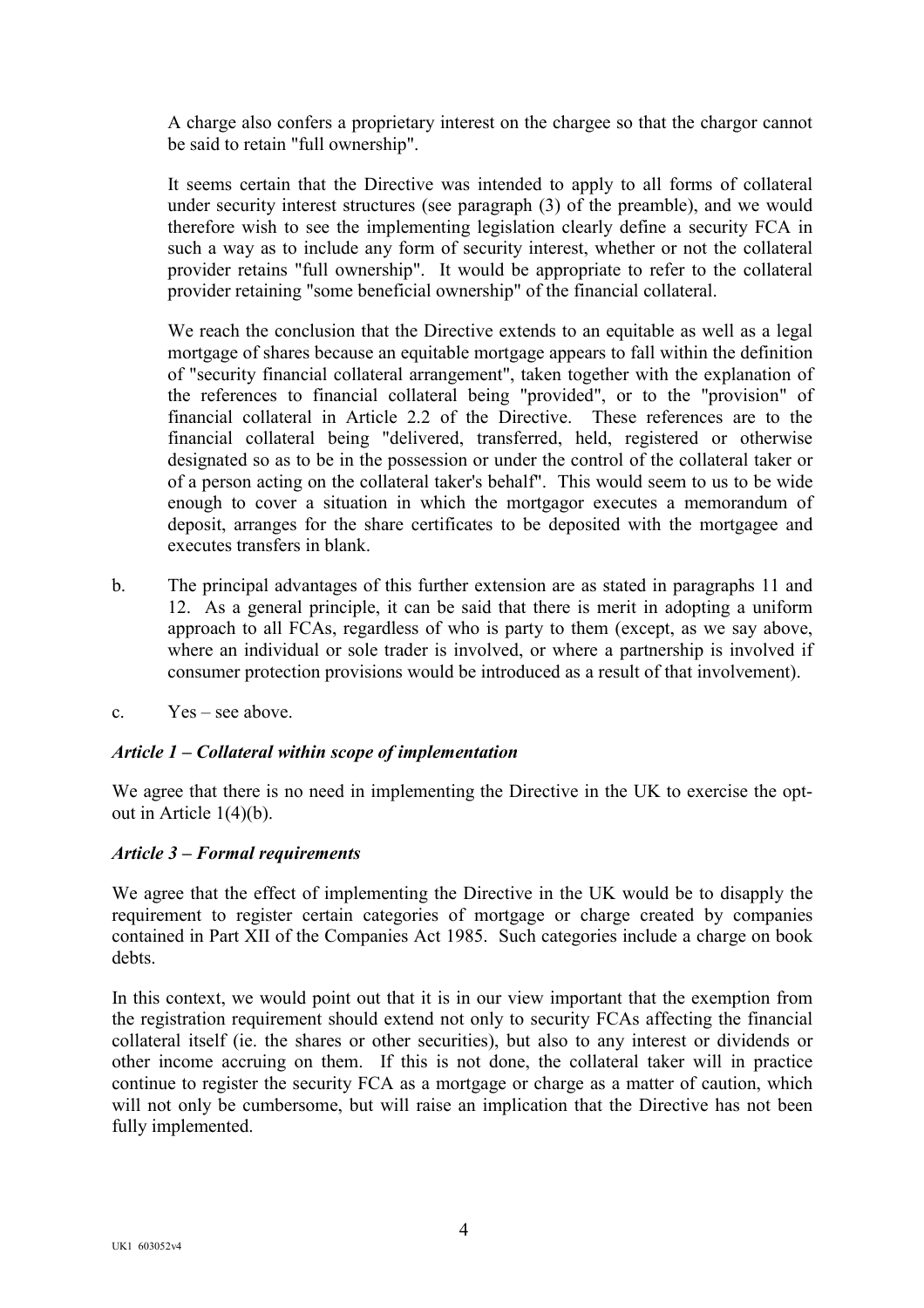Another relevant category is a floating charge. Our reading of the Directive is that it does not extend to a charge which as created was a floating charge. (We reach this conclusion based upon the definition of "provided" in Article 2.2, when read with the definition of "security financial collateral arrangement" in Article 2.1(c)).

In our view, it is essential to extend the implementing legislation so that it includes a floating charge on financial collateral (or interest or dividends or other income accruing thereon). We say this because it is often difficult to determine whether a security interest is fixed or floating in nature, particularly in the context of a security interest over a portfolio of shares or other securities where the collateral provider has rights of substitution or withdrawal.<sup>[2](#page-4-0)</sup> Again, we would wish to avoid a situation in which the collateral taker felt obliged to register the security interest as a matter of caution to cover the risk of recharacterisation.

There are situations where it is possible for the secured party to take only a floating charge because the chargor requires freedom to deal with the charged assets in the course of its business. An example is the floating charge taken by a CREST settlement bank from the CREST member for which it acts, charging the CREST member's stock in CREST to secure its liabilities to the settlement bank. The average total value of transactions settled by CREST settlement banks is estimated to be in excess of £500 billion per settlement day (including payments generated by the self-collateralisation arrangements).[3](#page-4-1)

The Law Commission provisionally proposed that registration or filing of a mortgage or charge on shares should be required except where the Directive applied, and that the legislation should provide that any other means of protection (eg. where the financial collateral was in the possession or control of the collateral taker) should have no effect.<sup>[4](#page-4-2)</sup>

We believe that it is possible to construe Articles 1.5 and 3.2 in two ways.

On the first construction these Articles limit the application of Article 3.1 so that it only bites after the financial collateral has been provided. This construction would mean that there is no reason why national law should not require some formal act to be carried out before financial collateral is so provided. In other words, these Articles limit Article 3.1 in terms of time.

The alternative construction of Article 3.2 is that it is there only to make clear that Article 3.1 does not override the general principle in Article 1.5, and for no other reason. The general principle is that if the financial collateral is never provided (in the sense of never being properly delivered – see Article 2.2), then it should not be afforded the protection of the **Directive** 

<span id="page-4-0"></span><sup>2</sup> See the guidelines given by Romer L.J. in *Re Yorkshire Woolcombers Association Limited* [1903] 2 Ch. 284. The final sentence of Article 2.2 (that any right of substitution or to withdraw excess financial collateral in favour of the collateral taker should not prejudice the financial collateral having been provided to the collateral taker as mentioned in the Directive) is helpful in this context, but is not sufficient to alleviate all concern.

<span id="page-4-1"></span><sup>&</sup>lt;sup>3</sup> These charges are protected under English law as "system-charges" for the purposes of the Financial Markets and Insolvency Regulations 1996. They also benefit from the protection available under the Financial Markets and Insolvency (Settlement Finality) Regulations 1999 as CREST is a "designated system". Although these provisions provide considerable protection, this could be usefully complemented by the implementation of the new Directive.

<span id="page-4-2"></span><sup>4</sup> See The Law Commission Consultation Paper No.164, *Registration of Security Interests: Company Charges and Property other than Land*, July 2002, paragraph 5.25 et seq.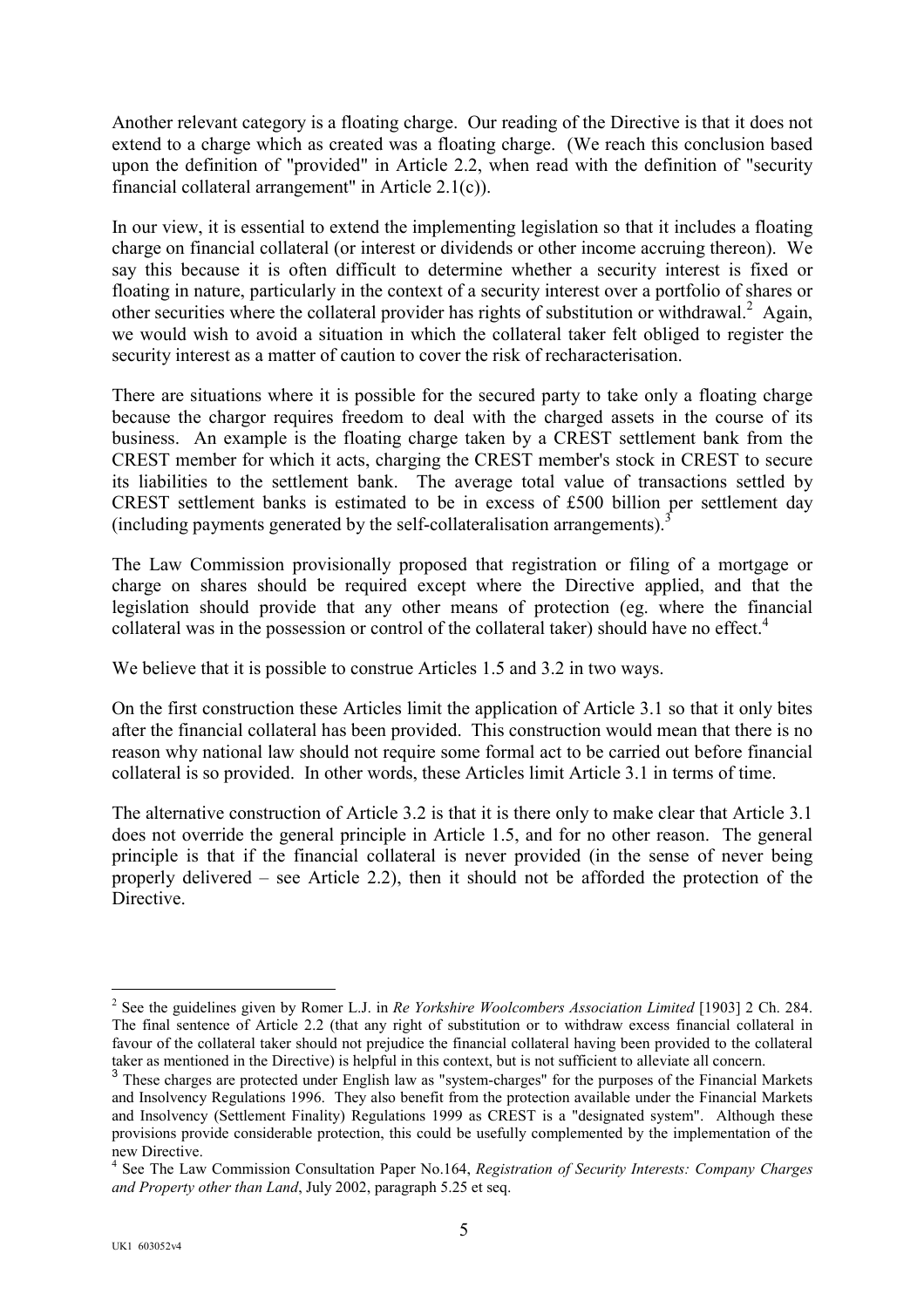<span id="page-5-4"></span>We are inclined to think that the alternative construction is to be preferred; if that were not the case, it would be possible for national law to retain any sort of formal restriction with regard to the creation of the security.

Articles 1.5 and 3.2 state that the Directive only applies "if the provision of financial collateral can be evidenced in writing." It is conceivable that this simply means that the Directive is not intended to apply to the provision of financial collateral which takes effect independently of being recorded in any written document – for example, the transfer of title to bearer securities by delivery.

There is a requirement under English law that a guarantee or third party security should be evidenced in writing<sup>[5](#page-5-0)</sup>. If the alternative construction of Articles 1.5 and 3.2 mentioned above is correct, the requirement will, insofar as it relates to third party security on financial collateral, be inconsistent with Article 3, and should be expressly disapplied.

There is also a legal requirement that any transfer of certificated shares or stock should be in writing signed under the hand of the transferor. $6$  In some cases, the requirement exists as a matter of contract or is contained in the constitution of the company. For example, the articles of association will normally contain a similar provision in relation to a transfer of sharesin the company.<sup>7</sup> In addition, dealings in securities held in the depository systems may be required to be in writing under the terms of the rules of the system.

The prohibition in Article 3 only relates to the requirements of Member States, not requirements imposed by contract or a company's constitution (which, of course, takes effect as a contract between the shareholders $\delta$ ). Care should be taken in the implementing legislation to ensure that the parties should remain free to impose by contract any further requirements that they think fit.

If the alternative construction of Articles 1.5 and 3.2 mentioned above is correct, it is arguable that the *legal* requirement that the transfer of certificated shares or stock should be in writing is inconsistent with Article 3. The contrary argument is that the transfer of the shares or stock is not an "arrangement" per se although it could conceivably be used as part of such an arrangement if the arrangement itself was "for the purpose of securing or otherwise covering the performance of relevant financial obligations" (see Article 2.1(b)) or was for the provision of financial collateral by way of security (see Article 2.1(c)).

In the final analysis, the answer may not matter very much because the articles of association will invariably provide that any transfer of certificated shares must be in writing signed by the transferor. We are inclined to think that the implementing legislation should not expressly repeal section 1(1) of the Stock Transfer Act.

Any written transfer of shares or other securities which is entered into by way of security or by way of re-transfer to the original transferor on release of that security is (unless it falls within an exemption, for example, for a transfer of "loan capital") liable to a fixed stamp duty of £5.00.<sup>[9](#page-5-4)</sup> We consider that the requirement to pay such duty is a requirement that "the ...

<span id="page-5-0"></span><sup>5</sup> See s.4 of the Statute of Frauds 1677.

<span id="page-5-1"></span> $6$  See s.1(1) of the Stock Transfer Act 1963.

<span id="page-5-2"></span>

<sup>&</sup>lt;sup>7</sup> Companies Act 1985, Table A, paragraph 23.<br><sup>8</sup> See Hickman v. Kent or Romney Marsh Sheep-Breeders' Association [1915] 1 Ch. 881.

<span id="page-5-3"></span><sup>&</sup>lt;sup>9</sup> See Finance Act 1999, Schedule 13, paragraph 16. The view generally taken is that the transfer would not be exempt under paragraph 25 of the Schedule as a "mortgage" even though its transfer would have the effect of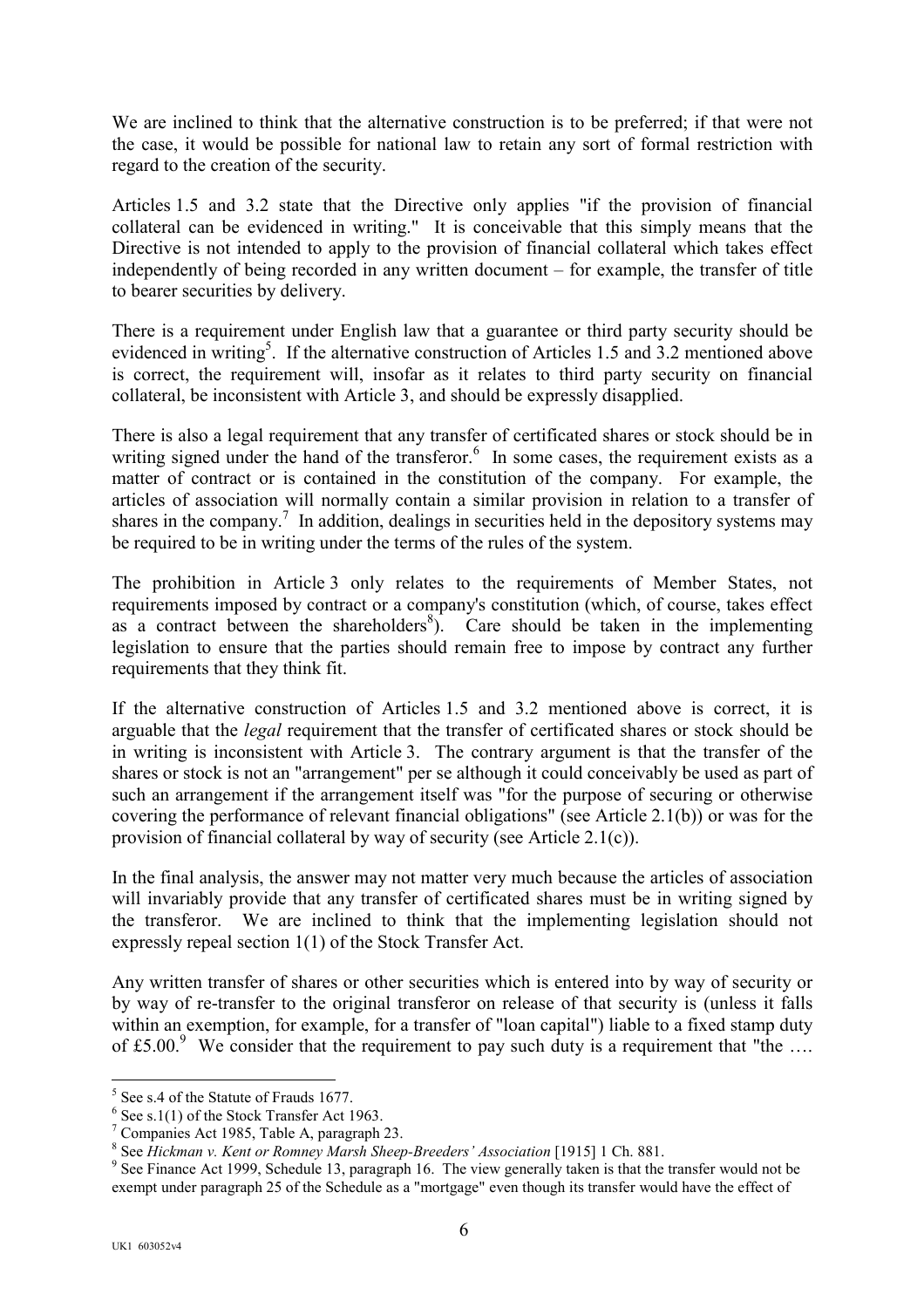admissibility is evidence of a financial collateral arrangement or the provision of financial collateral under a financial collateral arrangement be dependent on the performance of [a] formal act." We therefore take the view that stamp duty under this head should be abolished.

Any written transfer of shares or other securities which is entered into by way of a repo or as part of a stock lending arrangement will normally be exempt from both stamp duty and stamp duty reserve tax, but only if the transfer is effected on an EEA exchange or a "recognised" foreign exchange" on which the shares or securities are "regularly traded".<sup>10</sup> The definition of financial instruments in Article 2.1(e) would seem to indicate that securities will only be included within the definition if they are traded on the capital market or dealt in on some other market. It is possible, for example, that UK equities could be traded on some market other than an EEA exchange or "recognised foreign exchange", and that these securities could be the subject of a repo or stock lending arrangement. Consideration should therefore be given to extending the repo and stock lending exemption from stamp duty and stamp duty reserve tax to cover the provision of financial collateral under a title transfer FCA in such circumstances.

There is also a rule of law that any disposition of an equitable interest or trust subsisting at the time of the disposition in relation to property of any description must be in writing signed by the person disposing of the same, or by his agent.<sup>[11](#page-6-1)</sup>

If the alternative construction of Articles 1.5 and 3.2 is correct, it would again seem that, in so far as the equitable interest is an interest in financial collateral, the requirement should be expressly disapplied.

We understand that this section's predecessor (section 9 of the Statute of Frauds 1677) was enacted to prevent fraud. We suspect that in the present world the section serves little purpose, and no real harm would be caused if it were to be repealed or at least disapplied in so far as it relates to financial collateral.

It is, of course, very common to effect dispositions of financial instruments and cash by will, and (with limited exceptions) a will must be in writing and signed in the presence of at least two witnesses[.12](#page-6-2) However, it would be most unusual for a will to be part of a financial collateral arrangement.

We are a little concerned that Article 3.1 might have some effect on the rule that an assignment of a debt (such as a deposit with a bank) cannot take effect at law unless notice of the assignment is given to the debtor<sup>13</sup> (in the example, the bank) or that the priority of the assignment is determined by the order in which notice of competing assignments is given to the debtor under the Rule in *Dearle v Hall*.<sup>14</sup> Notice of assignment also has the effect of preventing further equities arising as between the debtor and the assignor (in the example, the depositor) in priority to the rights of the assignee.

creating a legal mortgage of the shares or securities concerned. The position in relation to shares held in CREST is that, under arrangements agreed with the Inland Revenue, the parties will at the time of creation of the mortgage execute a "letter of direction", and this letter of direction is chargeable to fixed stamp duty of

<sup>£5.00.&</sup>lt;br> $^{10}$  See ss.80C and s.89(AA) Finance Act 1986.

<span id="page-6-1"></span><span id="page-6-0"></span><sup>&</sup>lt;sup>11</sup> See s.53(1)(c) Law of Property Act 1925. 12 See s.9 Wills Act 1837.

<span id="page-6-2"></span>

<span id="page-6-3"></span> $\frac{13}{13}$  s.136 Law of Property Act 1925.<br><sup>14</sup> [1828] 3 Russ. 1.

<span id="page-6-4"></span>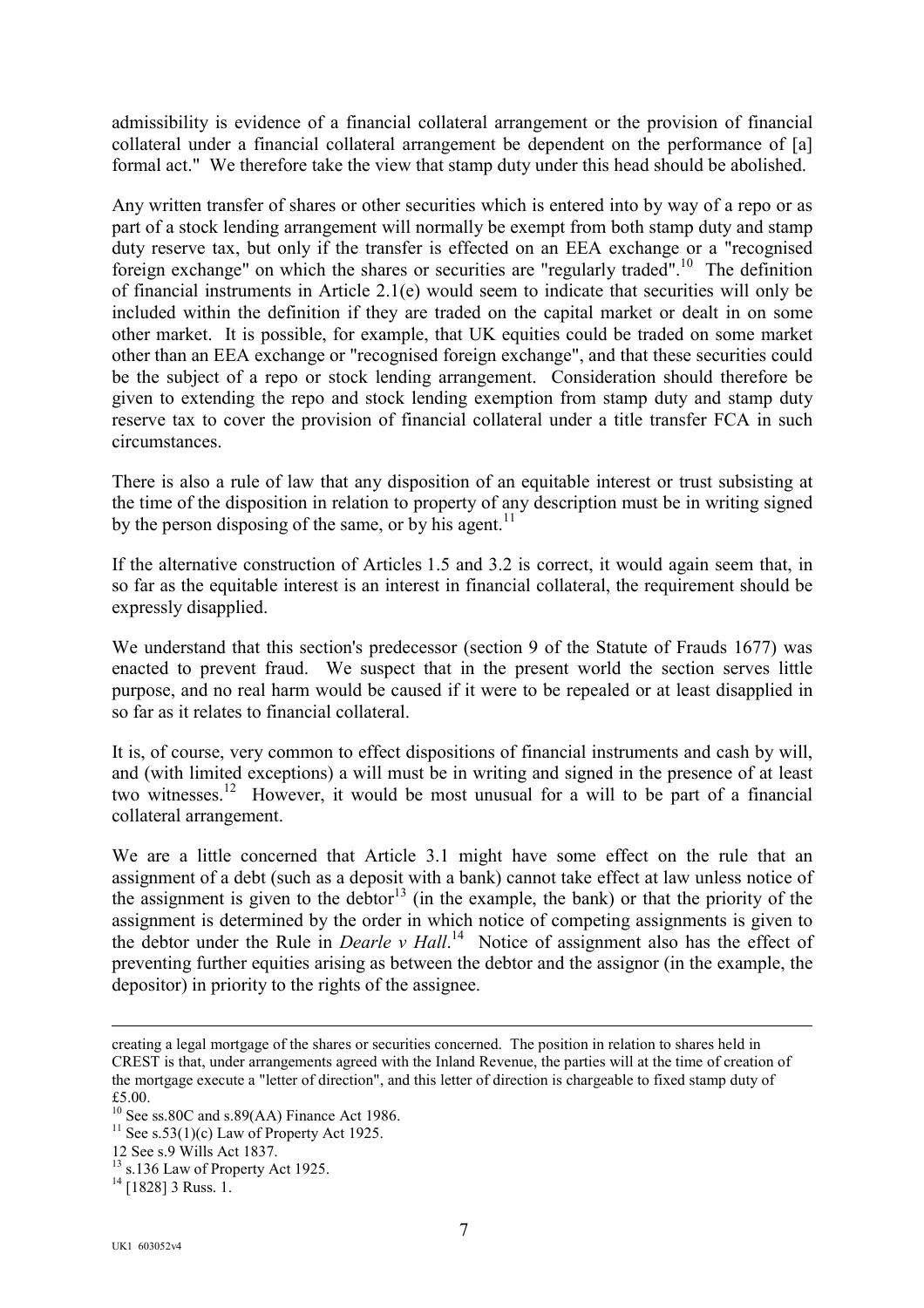We do not believe that Article 3.1 was intended to dispense with these principles which are both well established and founded upon good common sense. The answer may be that Article 3 only applies to financial collateral which is "provided", and that where the assignment is "silent" (i.e. notice is not given to the debtor), the financial collateral has not been "provided" within the meaning of Article 2.2 because the deposit is not in such circumstances "in the possession or under the control of the collateral taker", even if the assignee (the collateral taker) has an immediate right to give notice to the debtor.

It is tempting to suggest that "control" should be defined so as to clearly exclude such a situation. However, we think that on balance it is better to resist the temptation and leave the meaning of "control" to be decided by the courts who are likely to apply common sense and preserve a rule which has served the commercial community well over the years.

There would, nevertheless, be advantage in making it clear (as has been done in Article 9 of the Uniform Commercial Code in the United States)<sup>15</sup> that "control" includes "control" in the negative sense (eg an undertaking by a custodian not to part with financial collateral without the consent of the collateral taker, even if there is no undertaking to deliver or pay it to the collateral taker on demand).

We do not believe that the Bills of Sale legislation does apply to financial collateral.

Furthermore, we consider that it is probably not necessary to disapply Section 344 Insolvency Act 1986 (the "1986 Act") for two reasons. First, it is unlikely that any FCA will amount to a general assignment of book debts, or any class of them. Secondly, assuming that it is decided not to extend the implementing legislation to individuals as distinct from partnerships, the Section would not in our view apply as the book debts would not be available to any individual bankrupt's estate (on a winding up or dissolution of a partnership, the trustee of an individual partner would normally only be entitled to the individual's share of net partnership assets after discharging the partnership debts).

Although this is our view, there has been very little case law on Section 344 and the position is not completely free from doubt. Moreover, the consequences of a failure to register the assignment set out in Section 344(2) are potentially extremely serious. For these reasons, it may be prudent to disapply Section 344 to dispel any doubt.

Where the security FCA consists of an equitable mortgage of shares or other securities, it is not thought that any action required to convert the equitable mortgage into a legal mortgage would be prohibited by Article 3.1. Although the registration of the transfer might be regarded as a means of perfecting or enforcing the FCA, the better view would appear to be that the FCA is the equitable mortgage itself and that the equitable mortgage is complete upon its execution, and its perfection or enforcement does not depend upon the registration of the transfer (paragraph 10 of the preamble states that the recording on the issuer's register of a registered instrument should not be regarded as a "formal act").

The Directive should be implemented so as to cover cash collateral, whether created by using the technique of charge or set-off. The most common methods of taking cash collateral under English law involve either using an equitable charge where the cash deposit or credit balance is held by the charge holder (or a security assignment where it is held by a third party deposit holder) or relying on a right of set-off. Market practitioners must be free to choose, on a

<span id="page-7-0"></span> $\overline{a}$ <sup>15</sup> See paragraph 9-104 of the United States Uniform Commercial Code.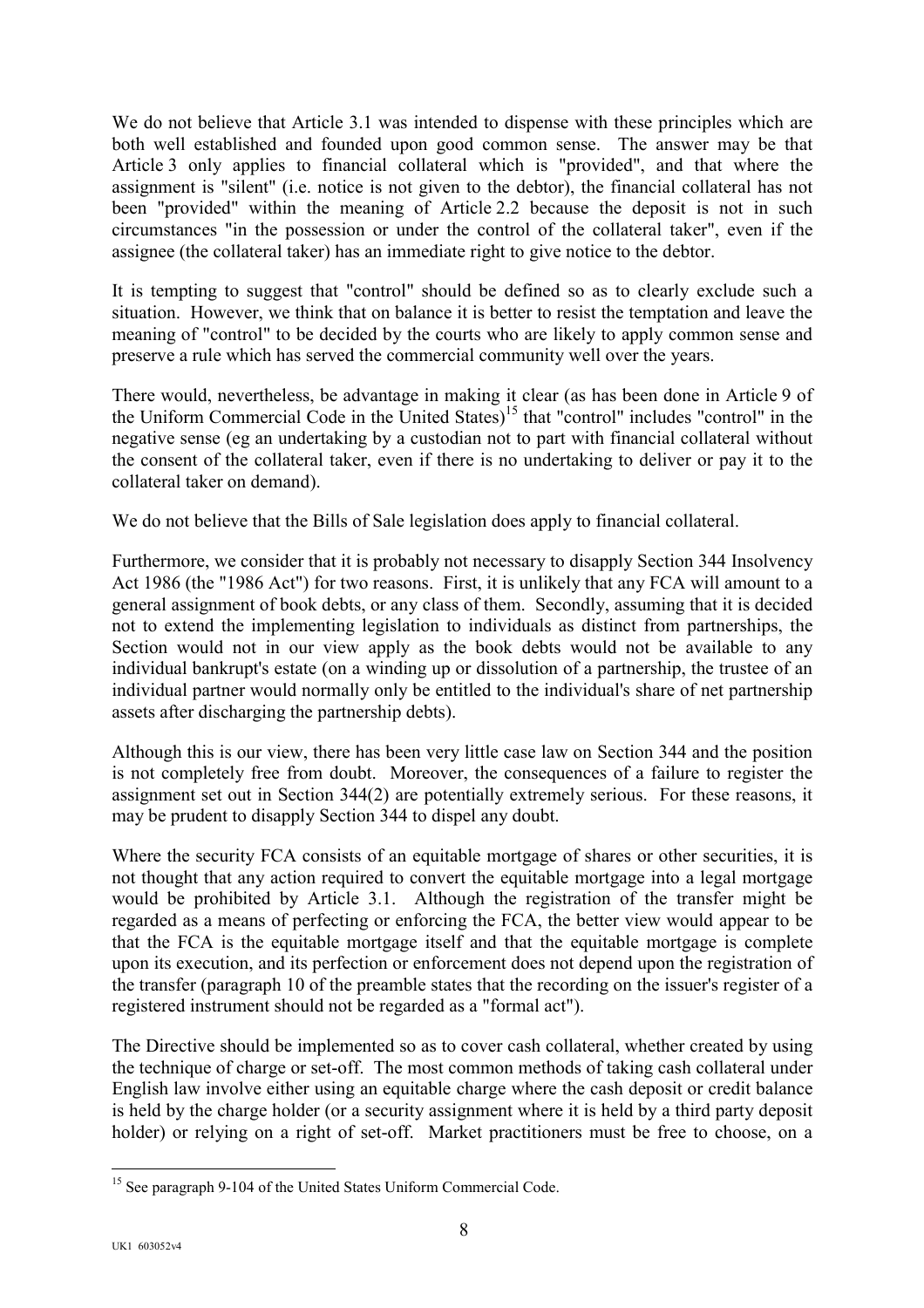transaction by transaction basis, which method is most appropriate and each method should be protected equally when the Directive is implemented.

Set-off may be preferable to a charge in a number of situations, even after Article 3 is implemented. Set-off is unaffected by more traditional negative pledges. It also avoids concern as to whether the charge is fixed or floating. Unlike a floating charge, set-off is not subject to claims of preferential creditors, or the risk that an administrator of the depositor (if appointed) could use the cash collateral to pay his own remuneration and expenses and liabilities incurred by him in the course of the administration under Sections 19(4) and (5) of the 1986 Act, or the risk of challenge under Section 245 of that Act.

Set-off also lies at the heart of many cash management arrangements offered by banks to groups of companies. Typical features of these systems are that (i) the bank agrees, for the purpose of calculating interest, to deduct credit balances from debit balances on the current accounts of the group companies participating in the system, (ii) each participant authorises the bank to set off money standing to its credit on its account within the system against the indebtedness to the bank on the accounts of the same or any other participant, (iii) each participant is permitted to utilise a group overdraft facility subject to guaranteeing, or being liable as a co-obligor for, the indebtedness to the bank of each other participant. Such systems offer corporate customers a saving in interest and improved risk management for banks. A UK bank is permitted to report to the Financial Services Authority (the "FSA") on a net basis in relation to debit and credit balances within such systems, provided that certain criteria are fulfilled: see the Interim Prudential Sourcebook: Banks, Volume 2, NE Section 7. In particular, the bank is required to obtain an opinion from its legal advisers in each relevant jurisdiction that the bank's right to set off credit balances against debit balances under such arrangements is legally well-founded and enforceable in the default, liquidation or bankruptcy of the customer or depositor. If the Directive is implemented to cover set-off over cash deposits or credit balances, it will be easier to obtain "clean" legal opinions for this purpose under English law.

We are not aware of any other registration or procedural formalities which would, or might, need to be disapplied.

# *Article 4 – Enforcement by appropriation*

We agree that the collateral taker will normally enforce a security FCA by sale or other  $disposal<sup>16</sup>$ , but in certain cases he may appoint receivers to collect the income and, if permitted by the terms of the security FCA, to manage the business.

Where the security FCA affects cash, the collateral taker may enforce his rights by appropriating the cash (or, to be more exact, the debt that has been mortgaged or charged to him) to discharge pro tanto the secured debt.

Where the security FCA affects an asset other than cash, it is unusual for the collateral taker to appropriate the asset transferred to him so as to acquire absolute ownership in return for the secured debt being extinguished.

<span id="page-8-0"></span> $\overline{a}$ <sup>16</sup> See s.101 and s.103 Law of Property Act 1925.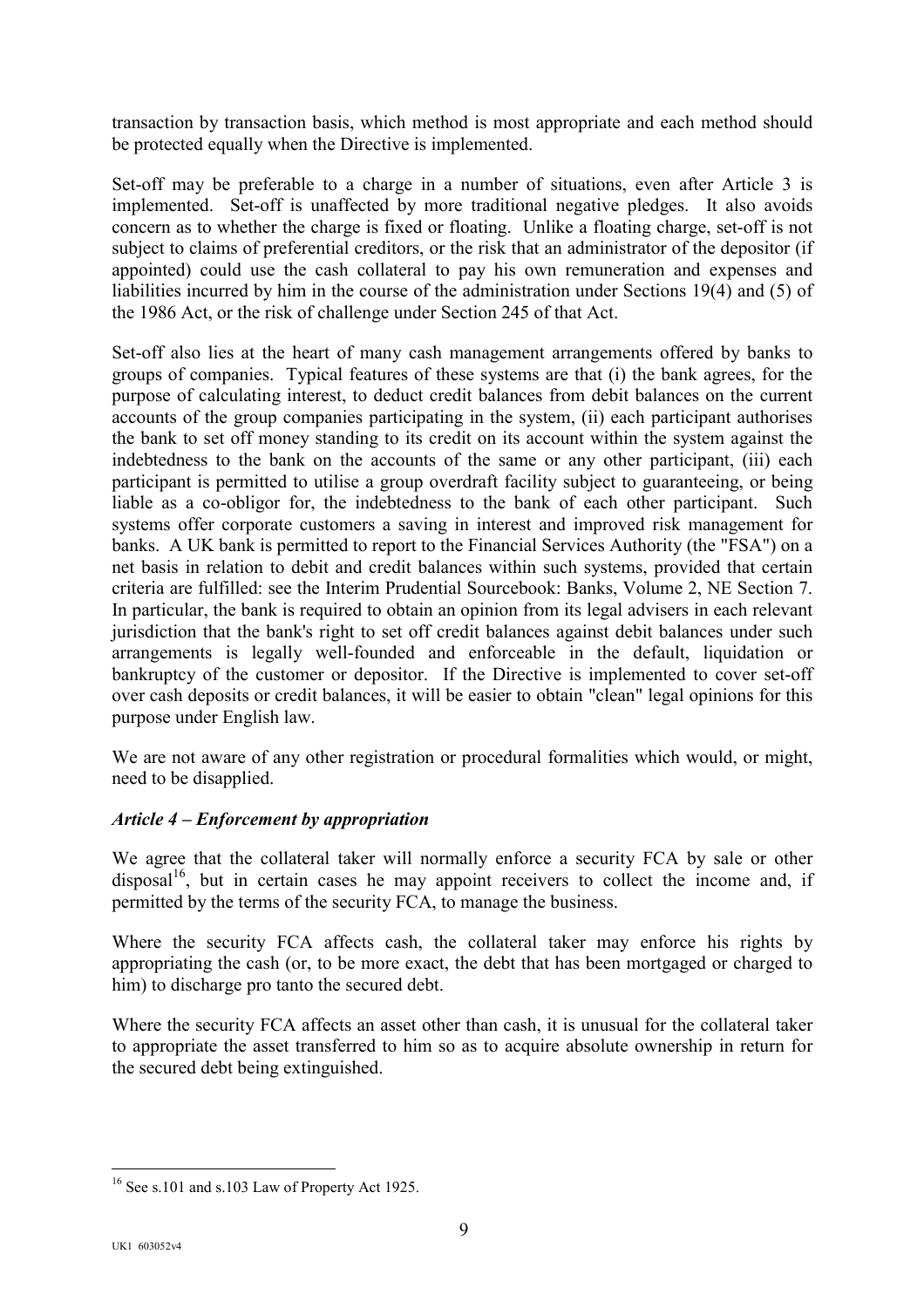To the extent that it is permissible to include a contractual provision permitting appropriation, this should continue to be permitted and the UK should not opt not to recognise it (see Article 4.3).

Where appropriation is through a court process, this is called foreclosure<sup>17</sup> which is a remedy that can only be resorted to pursuant to an order of court.<sup>[18](#page-9-1)</sup>

If the contract validly provides for appropriation and a means of valuation, the parties' freedom to contract should be respected and effect should be given to the contract.

In a situation in which the contract does not provide for appropriation, we agree that the effect of Article 4(4)(b) will be that the implementing legislation will have to remove the need for a court order in any foreclosure by the collateral taker. We also agree that it will be necessary, if such a remedy is to be permitted, for objective standards to be applied to its exercise.

The remedy of foreclosure is not much used in practice, largely because of the need to obtain a court order, but it can be useful in structured transactions, and would perhaps be more used if the law were more friendly towards it. The power of sale and the power to appoint a receiver, coupled with (in the case of cash) the right to appropriate and apply, are the usual remedies and they would appear to be adequate in most cases; but a more user friendly form of appropriation would give an additional flexibility to the structured finance markets that would be welcome.

We therefore believe that foreclosure should be retained as a remedy. Consequently, in a security FCA the requirement of a court order would have to be abolished to comply with Article  $4(4)(b)$ .

In the absence of a contractual provision dealing with valuation, we would prefer that the valuation test should follow as closely as possible the principles established by existing case law where a mortgagee exercises his power of sale (the "best price reasonably obtainable at the time"<sup>19</sup>). We see no reason why the principles applicable to a sale by a mortgagee should not be adapted to cover the case of appropriation by a mortgagee; there is indeed commercial logic in having the same test apply to both situations.

Where the collateral is traded on a recognised market, there could be a presumption that the mark-to-market valuation represented the best price reasonably obtainable or the proper value. The Directive describes the practice of limiting credit risk by mark-to-market calculations of the current market value of the credit exposure and the value of financial collateral as a "sound market practice favoured by regulators" (see paragraph (16) of the preamble).

In the case of an equitable mortgage, the mortgagee may as a matter of expediency require an order for sale from the court or an order that the directors register a transfer in favour of the mortgagee or its nominee, notwithstanding a discretion conferred upon them by the articles of association to decline to register any transfer. Subject to one qualification, there is no reason why these procedures should change under the new regime because, assuming that the

<span id="page-9-0"></span><sup>&</sup>lt;sup>17</sup> See *Law of Mortgage*. Fisher & Lightwood,  $11<sup>th</sup>$  Edition. Chapter 22.

<span id="page-9-2"></span><span id="page-9-1"></span>

<sup>18</sup> Ibid at paragraph 22.1.<br><sup>18</sup> Ibid at paragraph 22.1.<br><sup>19</sup> See *Downsview Nominees Ltd v. First City Corpn Ltd* [1993] AC 295 ((1994) 45 NILQ 61 (Fealy)); *Tse Kwong Lam v. Wong Chit Sen* [1983] 3 All ER 54, [1983] 1 WLR 1349 at 1355.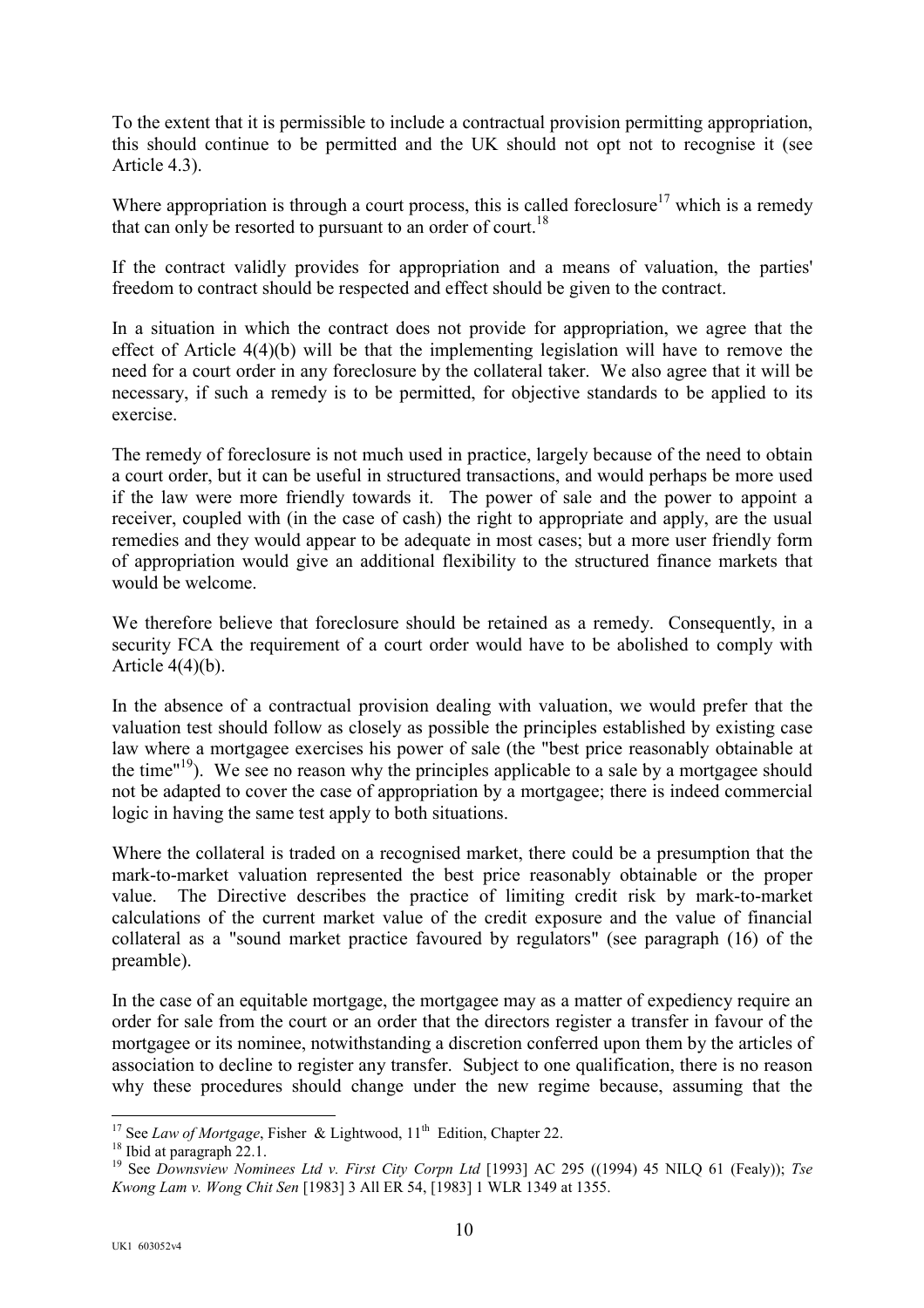<span id="page-10-5"></span>mortgage was executed as a deed, the power of sale would exist and there would be no requirement that the court approve its exercise<sup>20</sup> so that the existing rules do not offend against Article 4.4.

There is one situation in which the procedures would need to change under the new regime. Where the power of sale could not be exercised for any reason, perhaps because there was no power of sale because the mortgage was not executed as a deed, perhaps because a transfer could not effectively be executed because the securities remained in the name of the collateral provider and not in the name of the collateral taker or its nominee, then it would be necessary to apply to the court for an order for sale. Furthermore, if the collateral provider was in compulsory liquidation, leave of the court would need to be obtained before the proceedings were commenced.<sup>21</sup> In a voluntary liquidation, the liquidator would have power to apply to the court to have the proceedings stayed. $^{22}$  $^{22}$  $^{22}$ 

This could be dealt with in part by abolishing the somewhat outdated idea that a power of sale will be implied only when the mortgage is executed as a deed. The requirement that leave of the court need be obtained or the right of the liquidator to apply to have the proceedings stayed could be removed; certainly, in the first situation the court tends to grant leave as something of a formality. It would be more difficult as a practical matter to remove the practical necessity of applying to the court for an order for sale where the securities remain in the name of the collateral provider or his nominee, and we do not think that there is any requirement in Article 4.4 to do so. $^{23}$  $^{23}$  $^{23}$ 

Another statutory provision that could conflict with Article 4.4(b) is Section 91(2) of the Law of Property Act 1925 which provides that a mortgagor can apply to the court for an order for sale. It has been held<sup>24</sup> that this gives the court an unfettered discretion to direct a sale against a mortgagee's wishes even if the sales proceeds would not be sufficient to discharge the mortgage debt. This is a fetter on the mortgagee's freedom to realise the mortgaged property at a time of his choosing and effectively gives the court power to approve the terms of realisation contrary to Article 4.4(b). Section 91(2) should therefore be disapplied in so far as it could relate to financial collateral.

We would discourage any attempt to replicate the terms of Article 4.6 in the implementing legislation.

We say this for two reasons:

First, we do not believe that there are any requirements of national (English) law to the effect that the restriction or valuation of financial collateral and the calculation of the relevant financial obligations must be conducted "in a commercially reasonable manner such as to affect Articles 5, 6 or  $7''$ .<sup>25</sup> If there are no such requirements, it would be misleading to replicate Article 4.6 so as to imply that there are.

 $\overline{a}$ 

<span id="page-10-1"></span>

<span id="page-10-3"></span><span id="page-10-2"></span>

<span id="page-10-0"></span><sup>&</sup>lt;sup>20</sup> Section 101 Law of Property Act 1925.<br><sup>21</sup> See s.126 and s.130 of the 1986 Act.<br><sup>22</sup> See s.112 of the 1986 Act.<br><sup>23</sup> The court is not being asked to approve the terms of realisation of the financial collateral within

<sup>4.4(</sup>b).<br><sup>24</sup> Palk and another v Mortgage Services Funding plc [1993] 2 All ER 481, [1993] Ch. 330.

<span id="page-10-4"></span><sup>&</sup>lt;sup>25</sup> The nearest equivalent principles would appear to be the *Downsview* principle, the treatment of penalties under English law and the statutory provisions allowing for the reopening of extortionate credit transactions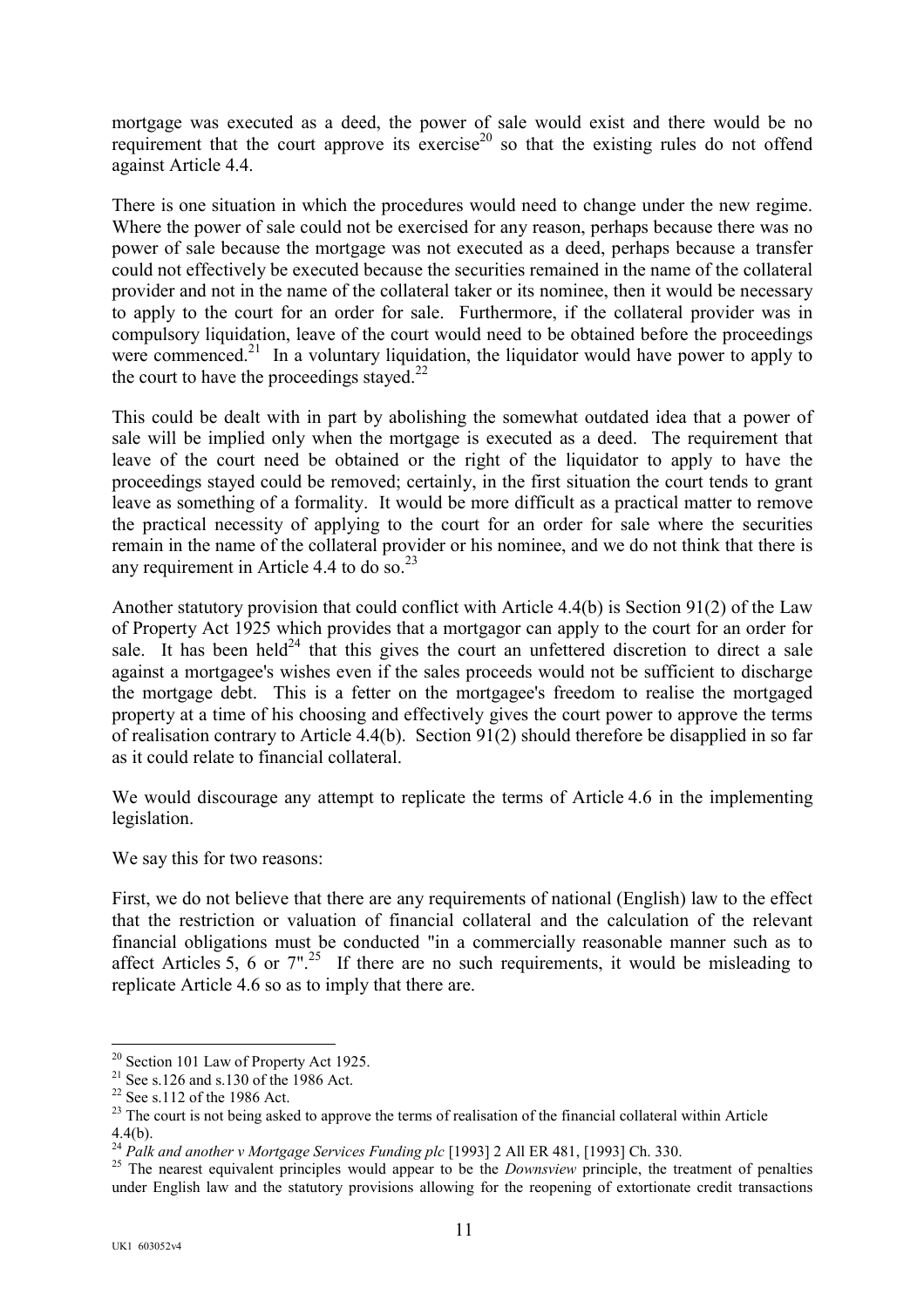Secondly, even if our suggestion that partnerships should be included is accepted, the parties to the FCA must be treated as financially aware and capable of understanding the contract that they are entering into. It would be wrong and damaging to the financial markets to impose some test of commercial reasonableness which was not reflected in the wording of the contract. This would only lead to uncertainty which would not be conducive to the effective running of the financial markets.

## *Articles 4 and 7 – Administration*

We agree that the statutory bar on the enforcement of security when a company is in administration will need to be disapplied in the case of a security FCA.

It will also be necessary to disapply section 11 of the 1986  $Act^{26}$  which requires the receiver to vacate office at the request of an administrator, in so far as it may relate to a receiver appointed under a security FCA.

It will also be necessary to remove the administrator's right to apply to the court for an order for the sale of financial collateral subject to fixed security and (if our recommendation regarding floating charges is accepted) to remove the administrator's statutory power to deal with financial collateral subject to security which as created was a floating charge.<sup>[27](#page-11-1)</sup>

Even after the relevant provisions of the Enterprise Act 2002 (the "2002 Act") have come into force, it will be possible for the company or its directors or a creditor to apply to the court for an administration order<sup>28</sup>, and the statutory bar will apply from the date the application is made<sup>29</sup>. This bar will also need to be disapplied.

It is not absolutely clear that administration proceedings that are commenced by the filing of a notice of appointment by the holder of a qualifying floating charge or by the company itself or its directors amount to "reorganisation measures" within Article 2.1(k). This is because the filing of the notice under paragraphs 18 or 27 of Schedule 16 to the 2002 Act may not amount to an "intervention" by judicial authorities. It would be possible to make the alternative argument that the administrator is an officer of the court, and the company is under his supervision and control, so that the appointment of an administrator does involve the "intervention by administrative or judicial authorities", even where the appointment is not made by the court but by the holder of a qualifying floating charge. We think that this argument would be likely to succeed, but we would nevertheless recommend that the position should be made clear  $30$ 

It will further be necessary to disapply the statutory bar on the enforcement of security which arises in relation to small companies on proposing a moratorium.<sup>[31](#page-11-5)</sup>

A company voluntary arrangement (a "CVA") once approved, or a scheme of arrangement (a "Scheme") once sanctioned, may affect the rights of a collateral taker under a security FCA.

 <sup>(</sup>sections 244 and 343 of the 1986 Act; cf. ss.137-139 of the Consumer Credit Act 1974 which deal with extortionate credit bargains).<br><sup>26</sup> See paragraph 41(2) of Schedule B1 to the 1986 Act to be inserted by s.248 of the Act.

<span id="page-11-0"></span>

<span id="page-11-1"></span><sup>&</sup>lt;sup>27</sup> See s.15 of the 1986 Act and paragraphs 70 and 71 of Schedule B1 to the 1986 Act to be inserted by s.248 of the 2002 Act.<br><sup>28</sup> See paragraph 12 of Schedule B1 to the 1986 Act to be inserted by s.248 of the 2002 Act.

<span id="page-11-2"></span>

<span id="page-11-3"></span><sup>&</sup>lt;sup>29</sup> See paragraph 44 of Schedule B1 to the 1986 Act to be inserted by s.248 of the 2002 Act.<br><sup>30</sup> See "Other points" infra.<br><sup>31</sup> See s.12 of the Insolvency Act 2000.

<span id="page-11-4"></span>

<span id="page-11-5"></span>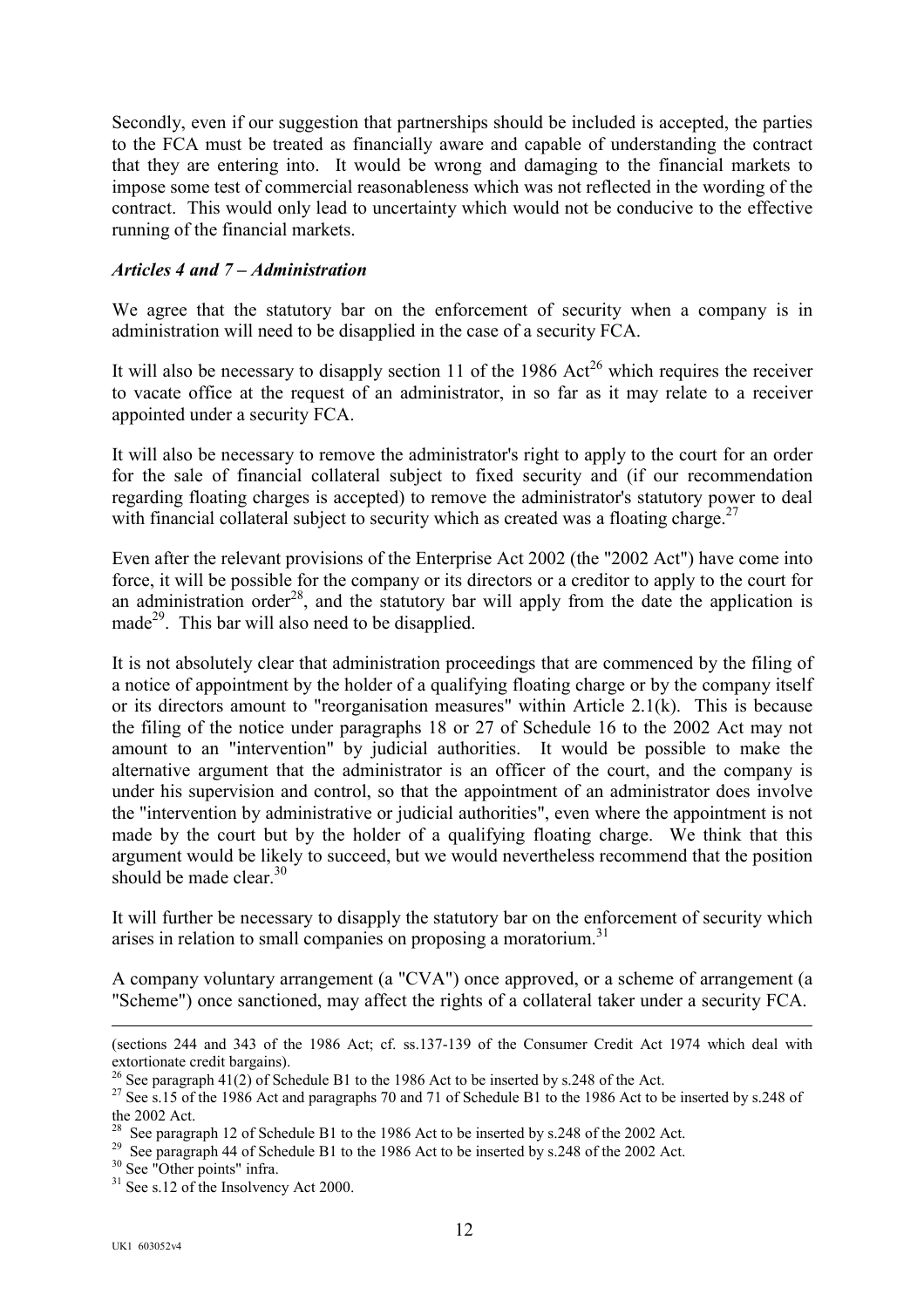However, a CVA does not of itself constitute "winding-up proceedings" or "reorganisation measures" within the terms of the Directive<sup>32</sup> and so there is in our view no need to disapply the legislation which gives effect to it. A Scheme will not take effect unless sanctioned by the court and that is a measure which involves intervention by judicial authorities. Where used as an exit from administration, the Scheme is also normally intended to restore the company's financial situation and, by effecting a compromise or arrangement with the company's creditors, it affects the pre-existing rights of third parties.

In our view, there is no logical reason for distinguishing between a CVA and a Scheme, and we would therefore recommend that the implementing legislation should provide that neither of them should prevent a financial collateral arrangement or a close-out netting provision taking effect in accordance with its terms.

Apart from this and the insurance companies legislation quoted in the note, there are a number of other legislative provisions that will need to be dealt with, including those that provide for special administration orders.<sup>33</sup>

We strongly support an express disapplication of the relevant statutory provisions in the implementing legislation.

# *Article 5 Right of use*

We do not believe that it is already the case under English law, in the absence of an express provision in the instrument creating the security, that a mortgagee<sup>34</sup> has the right to use the asset mortgaged to him.

Although as a matter of legal fiction a mortgagee may have a right to possession from the moment that the mortgage is executed<sup>35</sup>, this right is in practice subject to a number of restrictions<sup>36</sup> and in any event cannot be equated to a right to use the asset.

Nor is it usual to include any provision in the instrument creating the security conferring a right to use the mortgaged property. The right of use has been available under title transfer FCAs for some time: it is the basis of all stock lending arrangements and it is also a feature of a repo. It is becoming more common in prime brokerage transactions where investment banks take the assets of hedge funds by way of security. Nevertheless, it would be quite exceptional to see a case in which a mortgage conferred upon the mortgagee a right to use shares or securities mortgaged to a bank in a retail banking context. We understand that the concept of conferring a right upon the collateral taker to re-use by repledging the pledged

<span id="page-12-0"></span> $\overline{a}$  $32$  The definitions in Articles 2(i), (j), and (k) require "intervention by administrative or judicial authorities". A CVA does not involve any such intervention (although, if the nominee is not the liquidator or administrator of the company, he is required to submit a report to the court). The court's role in such a case is an administrative one, and the court does not of its own motion intervene in any way.

<span id="page-12-1"></span><sup>&</sup>lt;sup>33</sup> These include the special administration regimes provided in the Water Industry Act 1991, the Railways Act 1993, the Transport Act 2000, the Greater London Authority Act 1999, and the Building Societies Act 1986. See further the DTI Consultation Paper, *"Proposals for a special administrator regime for energy network companies"*, 16<sup>th</sup> April 2003.

<span id="page-12-2"></span><sup>&</sup>lt;sup>34</sup> Although we will refer throughout to a "mortgage", a "mortgagee", a "mortgagor" and "mortgaged asset" etc., our remarks are intended to apply equally to other forms of possessory and non-possessory security such as a pledge or a charge.

<span id="page-12-3"></span><sup>35</sup> See *Law of Mortgage*, Fisher & Lightwood, 11th Edition, paragraph 19.1; *Birch v. Wright* (1786) 1 Term Rep 378.

<span id="page-12-4"></span><sup>&</sup>lt;sup>36</sup> Ibid at paragraph 19.2.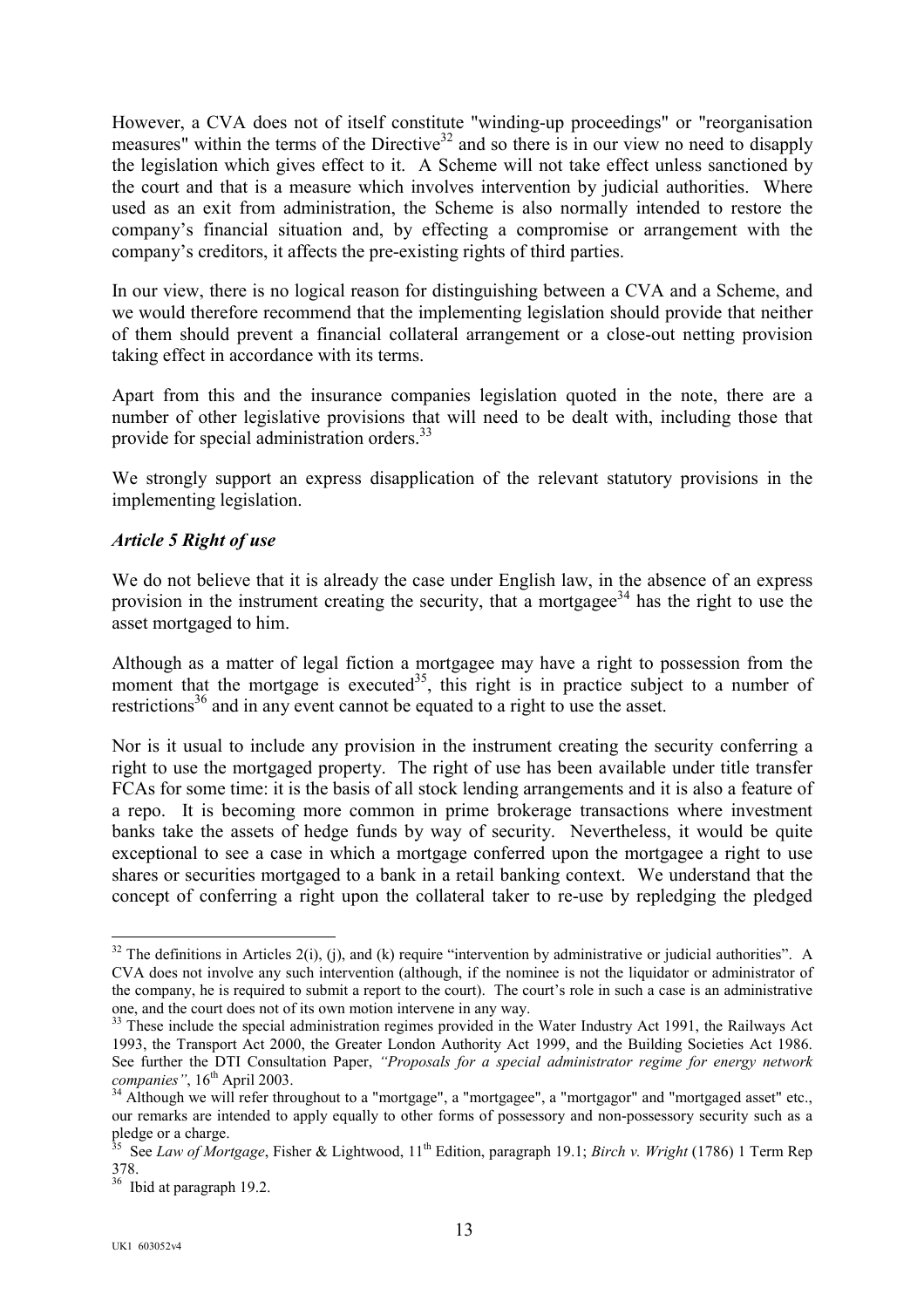assets to a third party on the condition that the rights of the collateral provider are completely respected is one that exists under the laws of some Continental European jurisdictions.<sup>[37](#page-13-0)</sup>

However, if the instrument creating the security (or some other contract forming part of the arrangement) were to expressly authorise a right of use on the terms described in Article 5, our view is that the right of use would be effective, since it would neither be a clog on the equity of redemption, nor otherwise an unlawful collateral advantage within the tests laid down in the case law.[38](#page-13-1) If the right of use is expressly authorised by the implementing legislation, there can in any event be no basis for setting it aside on these grounds.

Whatever the position under the existing law, the Directive now requires the U.K. to resolve any doubt on the issue in favour of the validity of the right of use.

The grant by the collateral provider to the collateral taker of a right of use could potentially have serious consequences for the collateral provider should the collateral taker become subject to an insolvency process; if, for example, the collateral taker under a security FCA where there is no right of use were to go into liquidation, the collateral provider would have a proprietary interest in the mortgaged asset so that the asset would not form part of the estate available to the creditors of the collateral taker in the winding up, whereas the converse would apply if the security FCA conferred a right of use, at least until "equivalent collateral" were actually provided.

It seems that the intention of Article 5.3 of the Directive is to confer a proprietary interest upon the collateral provider, but until the "equivalent collateral" has been identified by appropriation on the part of the collateral taker, the proprietary interest cannot take effect because the subject matter of the "equivalent collateral" will not be ascertainable.

Once the "equivalent collateral" has been ascertained<sup>39</sup>, the effect of Article 5.3 is to deem it to have been the subject of the same security FCA to which the original financial collateral was subject and it is treated as having been provided at the same time as the original financial collateral was first provided.

This presents its own problems. If the "equivalent collateral" appropriated to the security FCA were to be sold or mortgaged to a third party before appropriation and the original collateral security taker were to go into liquidation, would the interest of the collateral provider under the security FCA rank ahead of the interest of the innocent third party purchaser or mortgagee by virtue of the provision which deems it to have been created first in time? (It may be that this problem is more theoretical than real because the collateral provider could never acquire an interest in the equivalent collateral until it was ascertained, and it would never be ascertained if a liquidation supervened before appropriation).

<span id="page-13-0"></span><sup>&</sup>lt;sup>37</sup> See the Explanatory Memorandum to the Draft Directive of the European Parliament on the Financial Collateral Arrangements, dated  $27^{th}$  March 2001.<br><sup>38</sup> Notably, *Kreglinger v New Patagonia Meat and Cold Storage Company Limited* [1914] A.C. 25.<br><sup>39</sup> This can only happen when the equivalent collateral has been "transf

<span id="page-13-1"></span>

<span id="page-13-2"></span>described in paragraph 2" (see the opening words of Article 5.3), that is, when it has been transferred so as to replace the original collateral. In practice, we take this to mean, in the context of securities within a depository system, that equivalent collateral can be returned by causing it to be recredited to the mortgaged account, whereupon the mortgage will reattach with, in substance, retrospective effect in accordance with the final words of Article 5(3) and with Article 5(4). In the interim period, while the obligation to transfer equivalent collateral remains outstanding, the mortgagor will not have a proprietary interest, but merely a contractual right of delivery.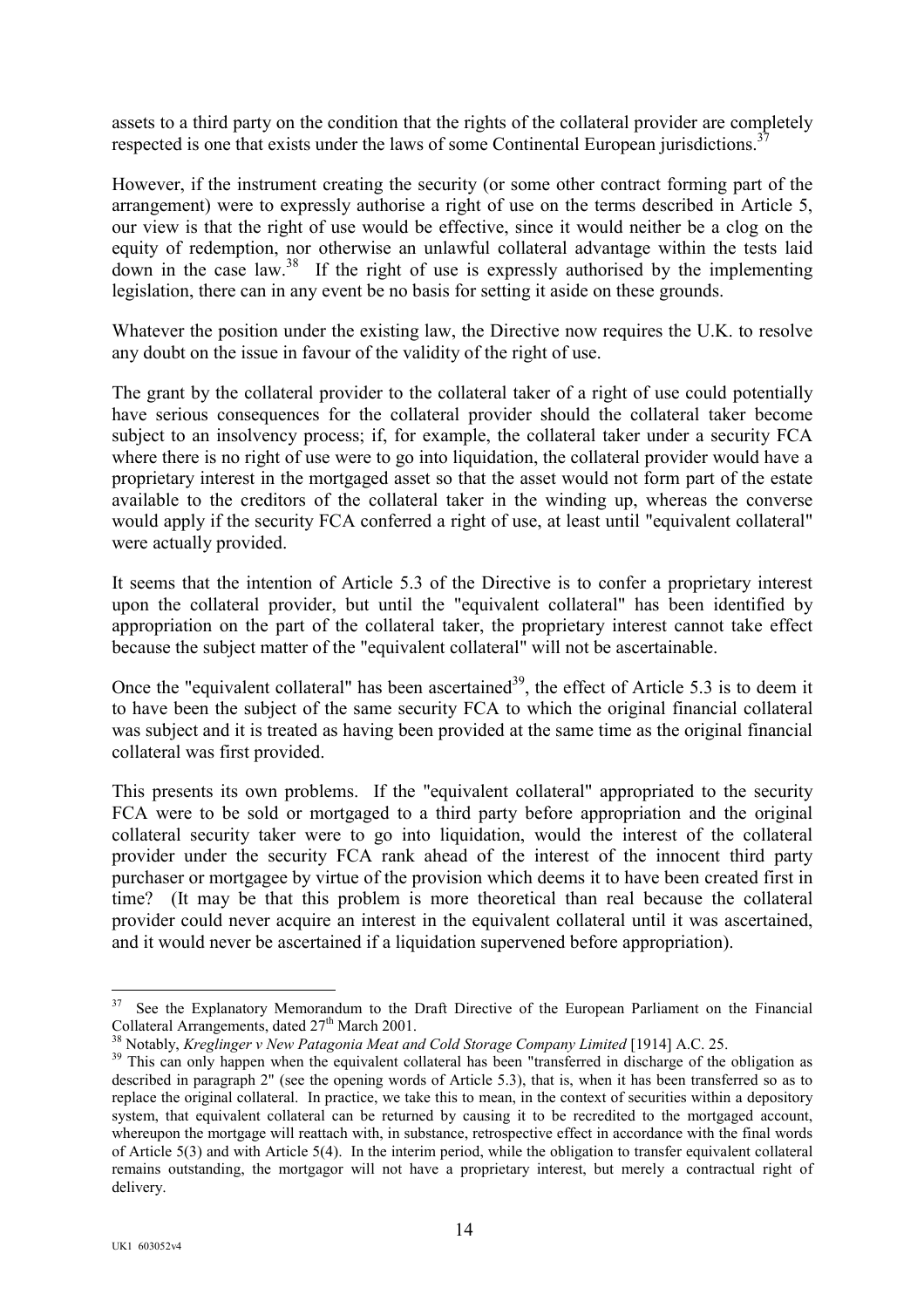It is suggested that the Treasury should seek guidance from other jurisdictions whose national laws permit the collateral taker a right of use in order to discover how these problems have been dealt with and how the right to use has operated in practice. This could be achieved through relevant official contacts at the EU level, or, if it is preferred to seek expert views from the commercial sector, we would be happy to suggest ways that this might be achieved.

The right of use allows the mortgaged securities to be used to create multiple obligations between different parties. The resulting obligations will amount to a corresponding multiple of the value of the securities. Some concern has been expressed that this should give rise to supervisory concerns. However, the risks are familiar to supervisors in the context of repos, and, where the bargaining power is equal, the collateral provider can limit the extent to which the collateral taker is permitted to use the securities.<sup>[40](#page-14-0)</sup>

Against this, the right of use will give additional liquidity to the collateral taker, and the availability of the financial collateral may be reflected, at least in the wholesale markets, by more favourable pricing in favour of the collateral provider – indeed those prime brokers who already include a right of use in their documentation say that they do so at least partly because they believe that it gives them economic advantage which can be reflected in keener financing terms.

We recommend that the Treasury should hold discussions with the FSA with a view to ensuring that, where the right of use becomes available, the FSA has in place systems for monitoring and controlling the extent to which institutions which it supervises have exposures under FCAs entered into by them to the multiple use by collateral takers of financial collateral provided by them.

# *Article 6 – No recharacterisation*

We agree that, although the risk of recharacterisation is limited under English law, the implementing legislation should give effect to Article 6(1) in explicit terms.

#### *Article 7 – Recognition of close-out netting provisions*

If the close-out netting provision has been properly drafted (and, in particular, in such a way as not to be inconsistent with the mandatory set off provisions contained in Rule 4.90 of the Insolvency Rules 1986 (the "Rules")), we know of no reason why effect should not be given to such a provision in a winding up of one of the parties under English law. We are not aware of any requirement under English law to the effect mentioned in Article 4.4 which needs to be disapplied.<sup>[41](#page-14-1)</sup>

Close-out netting will be subject to Rule 4.90(3) which provides that sums due from the company to another party shall not be included in the account taken under the mandatory set-

<span id="page-14-0"></span><sup>40</sup> The opening words of Article 5(1) ("If *and to the extent that* the terms of a security financial collateral arrangement so provide") make it clear that such limitation will be effective.

<span id="page-14-1"></span> $41$  Article 4.4 provides that the manner of realising the financial collateral shall be without any requirement to the effect that the terms of the realisation be approved by any court (see paragraph (b)). Although s.127 of the 1986 Act provides that any disposition of the company's property after the commencement of a compulsory winding-up is void "unless the court otherwise orders", it is generally thought (see The Law of Set-off, 3<sup>rd</sup>) Edition, S.R. Derham, paragraph 6.109) that, notwithstanding the statement of Nourse J. in Barclays Bank Limited v TOSG Trust Fund Limited [1984] BCLC 1, 25-26, the insolvency set-off under Rule 4.90 must prevail over s.127 because it will always operate after the commencement of a compulsory winding-up (the date of the petition) because it takes effect, in such a winding-up, on the date of the winding-up order.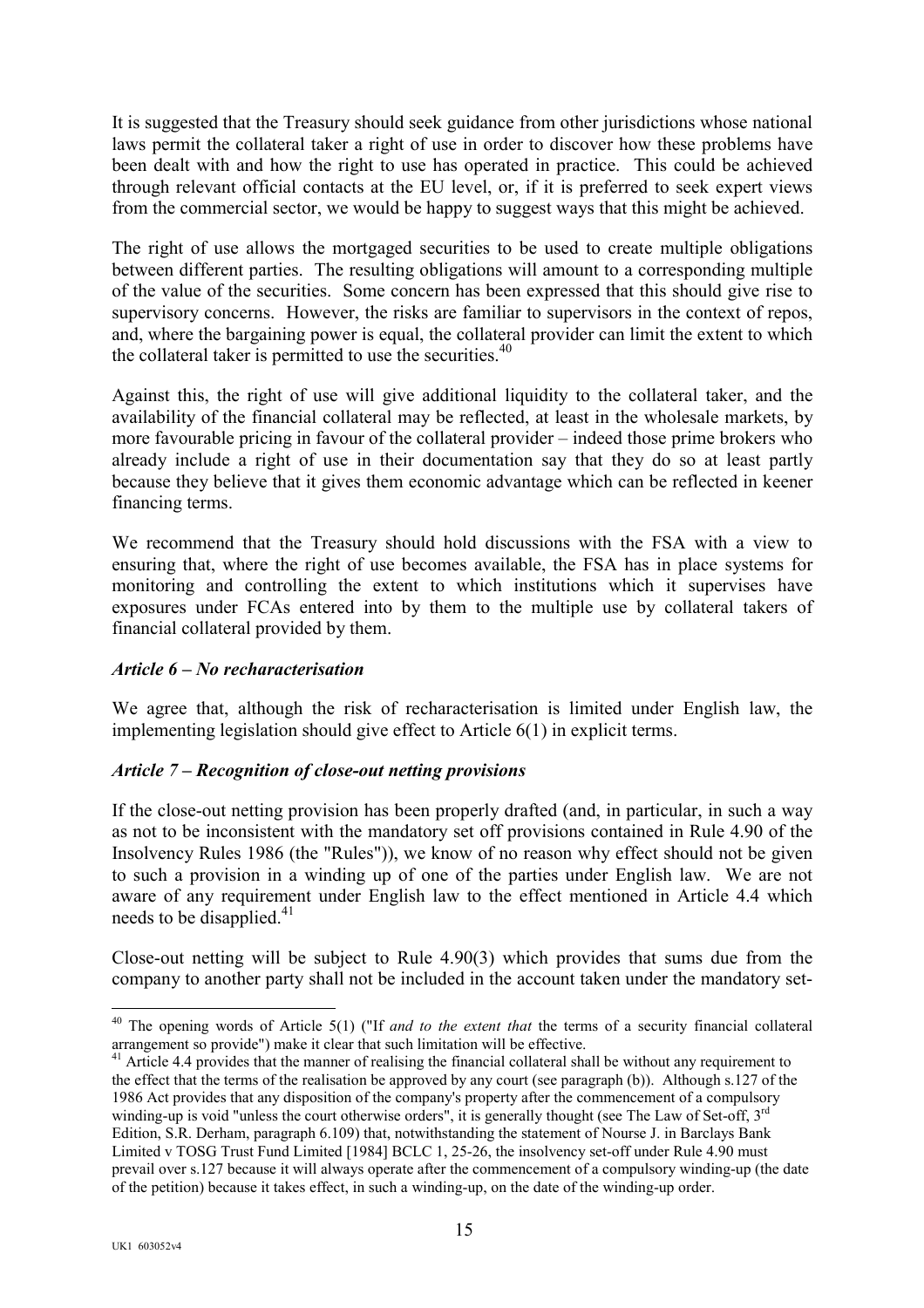off if that other party had notice at the time that they became due that a meeting of creditors had been summoned for the purpose of a voluntary winding-up or that a petition for the winding up of the company was pending.

This provision is not covered by Article 7.1(a) which is limited to the "commencement or continuation of winding-up provisions or reorganisation measures" – the notice of the creditors' meeting or the presentation of the petition does not commence the winding up (although, in the case of the petition, the winding up order, once made, will relate back to the date of the petition).  $42$ 

We consider that Rule 4.90(3) does serve a useful function in preventing a party from continuing to deal with a company at a time when he knows that liquidation is imminent on terms that could work to the prejudice of the company's creditors. We therefore recommend that the implementing legislation makes it clear that Rule  $4.90(3)$  will continue in force.<sup>[43](#page-15-1)</sup>

Liquidation procedures under the Rules are conducted in sterling. Rule 4.91 of the Rules provides that, for the purposes of proving a debt incurred by the company in liquidation in a currency other than sterling, that debt shall be converted into sterling at the "official exchange rate" (which is based on the market rate on the date the court makes the winding up order or the company resolves that it should be wound up). Therefore, a close-out netting provision may not take effect in accordance with its terms if it provides for conversion on close-out to take effect at some other rate. We would wish the implementing legislation expressly to disapply Rule 4.91 in such a case. As the definition of "close-out netting provision" in Article 2.1(n) envisages that the provision may estimate current value, we believe that the implementing legislation is required to disapply Rule 4.91.

Under Section 178 of the 1986 Act, the liquidator of a company may, by giving notice, disclaim any onerous property of the company. "Onerous property" is defined to include any "unprofitable contract" and "any other property of the company which is unsaleable or not readily saleable or is such that it may give rise to a liability to pay money or perform any onerous act". A disclaimer operates to determine, as of the date it is made, the "rights, interests, and liabilities of the company in or in respect of the property disclaimed". Any person sustaining loss or damage in consequence of the disclaimer is deemed a creditor of the company to the extent of the loss or damage and may prove for that amount in the winding up.

In bilateral netting arrangements, a liquidator's right to disclaim rarely gives rise to a problem in practice because the master or other agreement providing for the netting makes it clear that the agreement forms a single contractual agreement with the result that the liquidator cannot "cherry pick".

It would nonetheless in our view be desirable to make it clear that the close-out netting provision should take effect in accordance with its terms, and that Section 178 should not apply so as to prevent this happening. Section 186 of the 1986 Act, which gives the liquidator the right to apply to the court for an order rescinding a contract, should be disapplied in a similar manner.

<span id="page-15-0"></span><sup>&</sup>lt;sup>42</sup> Section 129(2) 1986 Act.

<span id="page-15-1"></span> $43$  This is permissible: see paragraph (15) of the preamble to the Directive.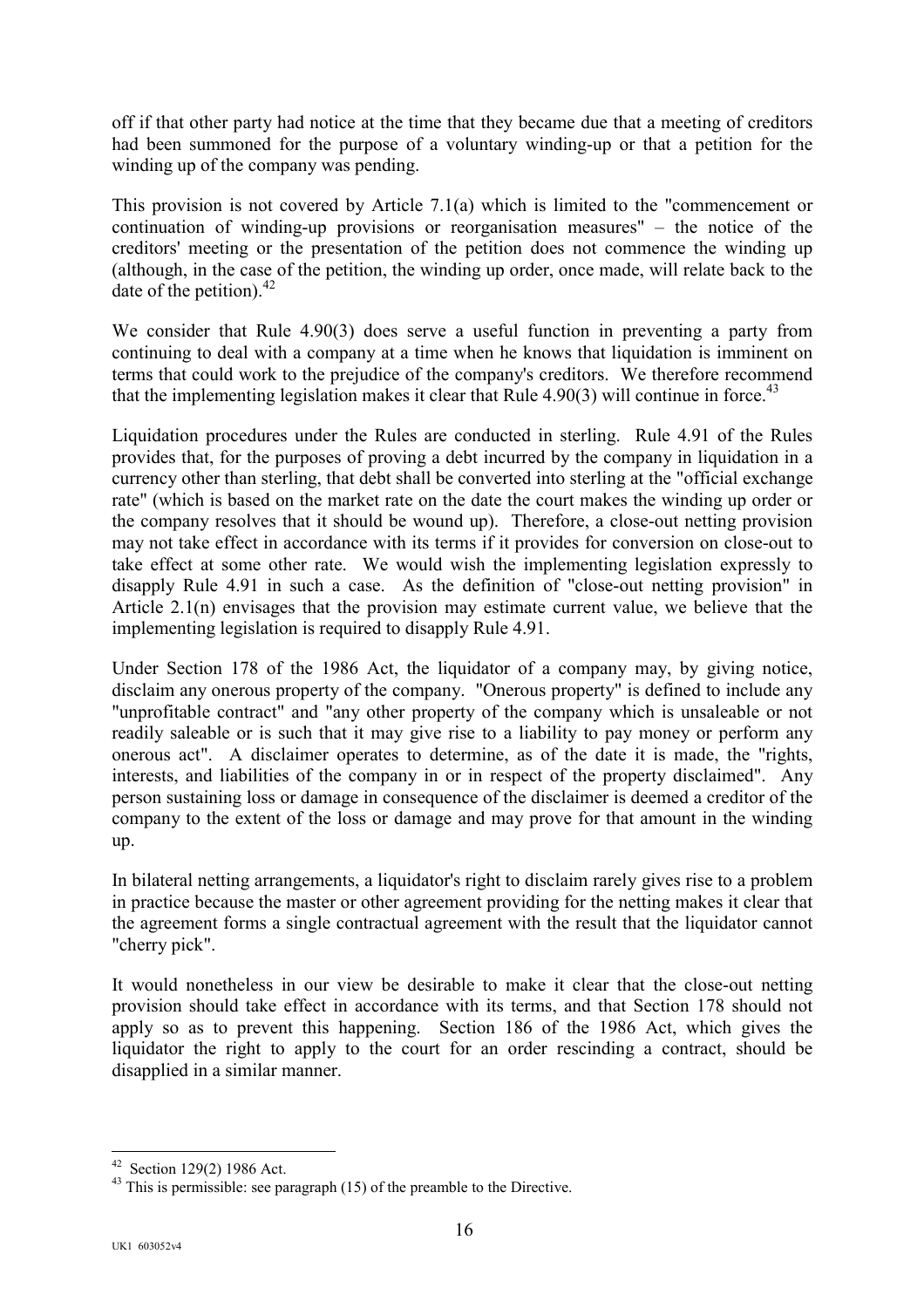The disapplication would ideally extend to all FCAs, and not just close-out netting arrangements (in the same way as section 164 of the Companies Act 1989 disapplies the sections to all market contracts).

The ability of a party under a properly drafted netting agreement to close out and net an existing transaction against the counterparty is not in general affected if the claims owed to the counterparty are assigned or charged to a third party or attached by a judgment creditor of the counterparty, provided that, broadly, the relevant party had no notice of the assignment, charge or attachment at the time of entering into that transaction. We are not, therefore, aware of any other circumstances which may need to be covered, or specific legal rules which may need to be disapplied, in the context of FCAs in order to give effect to Article 7.1(b).

The principles stated above assume that the transactions are mutual in the sense that there are only two parties owning and owing claims between themselves<sup>44</sup>. Transactions by a party with an agent acting on behalf of one client would not normally be mutual with transactions with another client acting through the same agent. We do not think that any special provision need be included in the implementing legislation to deal with this as the definition of "closeout netting provision" makes it clear that the Directive is only dealing with a provision which allows account to be taken of sums due from one party to the other, and sums due from a third party are not brought into the account. $45$ 

However, we do think that it is desirable to include special provision with regard to specialist counterparties, such as unit trust and other non-incorporated trust funds, building societies, statutory corporations, insurance companies, municipalities and other entities that are subject to a special regime. Although the Directive by its terms applies if the counterparty is a public authority or a regulated financial institution, it is not intended to address rights arising from lack of capacity<sup>46</sup>. Notwithstanding this, our view is that the opportunity should be taken to ensure that a party contracting with a counterparty which is subject to a special regime should be free to do so without needing to concern himself that the counterparty is complying with that regime<sup>47</sup>.

We do not consider that there is anything that the Treasury need do to implement Article 7(2).

# *Article 8*

We agree that it will be necessary to disapply Section 127 of the 1986 Act in order to implement Article 8.

Section 127 only applies to a winding up by the court. It only deals with dispositions of the company's property made after the commencement of winding-up, which will normally mean after the presentation of the petition.<sup>[48](#page-16-4)</sup>

<span id="page-16-0"></span><sup>&</sup>lt;sup>44</sup> Paragraph (3) of the preamble to the Directive states that the Directive focuses on bilateral FCAs.

<span id="page-16-1"></span> $45$  Also paragraph (15) of the preamble makes it clear that the Directive is without prejudice to any restrictions or requirements under national law on netting.<br> $46$  Paragraph (6) of the preamble to the Directive.

<span id="page-16-2"></span>

<span id="page-16-3"></span><sup>&</sup>lt;sup>47</sup> c.f. the interest rate swap transaction cases such as Hazell v Hammersmith & Fulham London Borough Council [1992] 2 AC 1, HL.

<span id="page-16-4"></span>s.129 of the 1986 Act.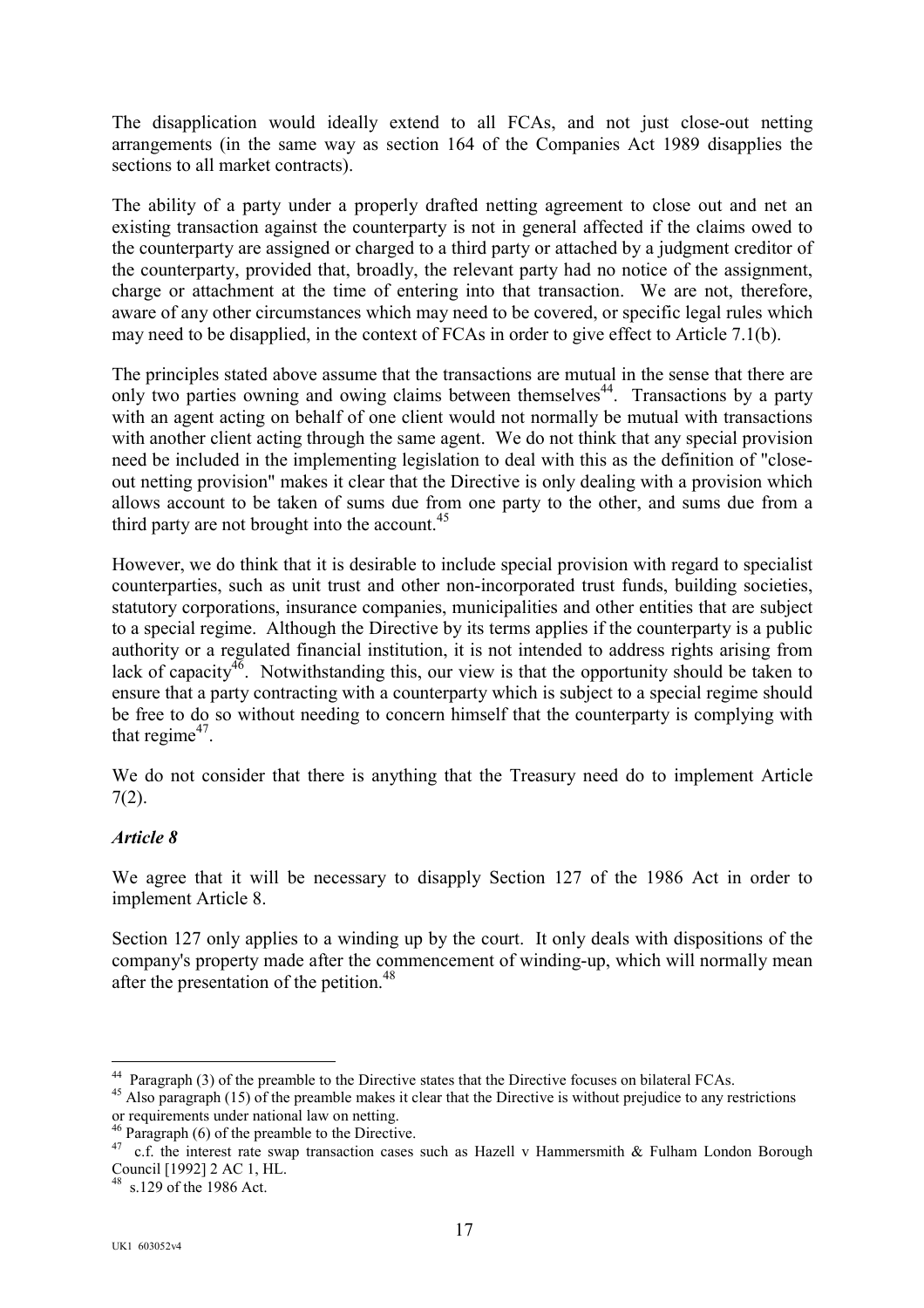We suspect that Article 8.1(a) was conceived to dispense with the "zero hour rule" under which in some jurisdictions the winding-up order was deemed to relate back to the first moment of the day on which the order was made so as to invalidate transactions taking place during the day.

In England, the effect of making a winding-up order is to relate the winding-up back, not to the first moment of the day on which the order was made, but to the date of the winding-up petition, which is likely to be some weeks earlier. We suspect that the application of the "zero hour rule" would render the winding-up effective from the first moment of the day upon which the winding-up petition was presented.

If section 127 is disapplied, the effect is therefore likely to be of much more significance than would be the case if only the "zero hour rule" was affected. It would effectively mean that financial collateral disposed of by the company after the commencement of the winding-up would cease to be available to the general body of unsecured creditors.

This may be justifiable in the interests of financial certainty, but could give rise to injustice if the financial collateral was transferred, for example, to secure antecedent debt in circumstances in which the transfer could not be set aside as a preference because it did not take place in the period of six months (or in the case of a preference given to a person connected with the company) two years ending with the onset of insolvency.<sup>[49](#page-17-0)</sup>

Our proposal would therefore be that section 127 should be disapplied, but the provisions dealing with the avoidance of antecedent transactions should be amended so that, for this purpose only (and not, for example, for the purpose of affecting "collateral security charges" under regulation 17 of the Settlement Finality Regulations<sup>50</sup>), the "onset of insolvency" would be deemed to take place at the date of the winding-up order. We also consider it important that Rule 4.90(3) of the Rules is retained.

Section 127 does not apply in the case of a voluntary winding-up. In the case of a creditors' voluntary winding-up, the directors' powers cease on the appointment of the liquidator<sup>51</sup> and their power to act until the appointment is strictly limited.<sup>52</sup> The winding-up is deemed to have effect when the resolution is passed; $53$  in other words, there is no relation back and no zero hour rule.

There is no requirement under the Directive to disapply these provisions, and we see no reason to do so.

Our reading is that Article 8 is not intended to prevent avoidance of the transaction under Sections 238 (transactions at an undervalue (England and Wales)), 239 (preferences (England and Wales)), 242 (gratuitous alienations (Scotland)), 243 (unfair preferences (Scotland)), 244 (extortionate credit transactions) and 245 (avoidance of certain floating charges) and 423 (transactions defrauding creditors) of the 1986 Act. However, we think that section 245 requires special treatment (see below).

<span id="page-17-0"></span> $49$  s.240 of the 1986 Act.

<span id="page-17-1"></span> $\frac{50}{10}$  Directive 98/26/EC of 19 May 1998 on settlement finality in payment and securities settlement systems.<br>  $\frac{51}{52}$  s.103 of the 1986 Act.<br>  $\frac{52}{53}$  s.86 of the 1986 Act.

<span id="page-17-2"></span>

<span id="page-17-3"></span>

<span id="page-17-4"></span>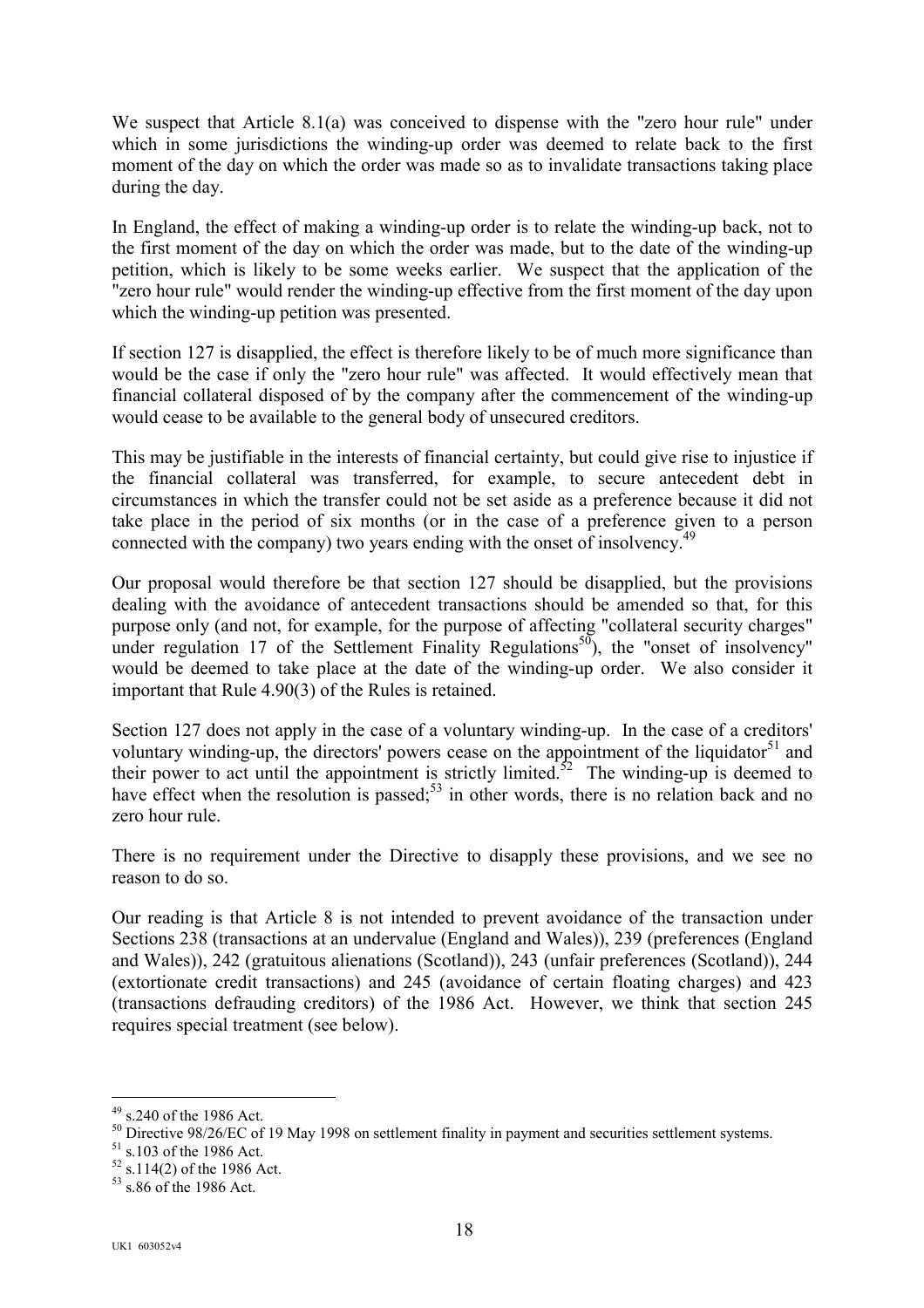We reach this conclusion because Articles 8.1 and 8.3 require Member States to ensure that a FCA may not be declared void "on the sole basis" that it came into existence on the day of the winding up proceedings etc or (in the case of Article 8.1) a prescribed period prior to the commencement of such proceedings or (in the case of Article 8.2) after the relevant financial obligations were incurred. Each of the provisions mentioned only allows the avoidance of the antecedent transaction if some other element is present (for example, in the case of Section 239, a desire to prefer on the part of the person giving the preference<sup>54</sup>). Moreover, Article 8.4 makes it clear that the general rules of national insolvency law in relation to the voidance of transactions entered into during the prescribed period remain unaffected.<sup>[55](#page-18-1)</sup>

Paragraph (16) of the preamble is a little misleading in that it expressly preserves the possibility of questioning under national law the FCA and the provision of financial collateral as part of the initial provision, top-up or substitution, "for example where this has been intentionally done to the detriment of the other creditors". The words in parenthesis which follow state that this covers actions based on fraud or similar voidance rules which may apply in a prescribed period.

The question arises whether an action, for example, to set aside a transaction at an undervalue, where it is not necessary to plead as part of the cause of action any specific intent on the part of the company or its directors, is nevertheless a voidance rule which is "similar" to fraud. In our view, the Directive was not intended to prevent a transaction being set aside as a transaction at an undervalue.

If the Directive does not require any amendment to the rules under English law for the avoidance of antecedent transactions, the question arises whether the Government should take the opportunity of the implementing legislation to amend those rules.

We have already mentioned the need, if section 127 is to be disapplied, to amend the definition of "onset of insolvency" for the purpose of dispositions made by a company under an FCA.

Section 245 of the 1986 Act provides that a floating charge created by a company on its undertaking or property at a relevant time is invalid except to the extent of "new money" etc. Section 245 is unique in the legislation dealing with the avoidance of antecedent transactions in that there are no other requirements of avoidance; in particular, there is no necessity to show wrong-doing or intent.

If our suggestion concerning the extension of the Directive to floating security is accepted, we believe that it will be necessary to disapply section 245 in order to give effect to Article 4.5 because the floating charge will not take effect in accordance with its terms if it is created at a relevant time.

<span id="page-18-0"></span><sup>&</sup>lt;sup>54</sup> Section 239(5) 1986 Act.

<span id="page-18-1"></span><sup>&</sup>lt;sup>55</sup> The Working Document on Collateral from the European Commission to Relevant Bodies for Consultation (15.6.2000) contained passages (for example, at the end of page 12 and on page 15) indicating that it was intended that top-ups and substitutions should be vulnerable only to the extent that the FCA itself was vulnerable; indeed this was the formulation used in the contemporary text of what was then Article 10. The current text is narrower than this and provides protection against invalidation on the grounds of timing alone or on the ground of provision in respect of pre-existing liabilities. The formulation in Article 8(2) follows the corresponding wording of the Settlement Finality Directive (see footnote 34 below), reflected in Regulation 20 of the Financial Markets and Insolvency (Settlement Finality) Regulations 1999 – a provision which causes a certain amount of unease to settlement systems.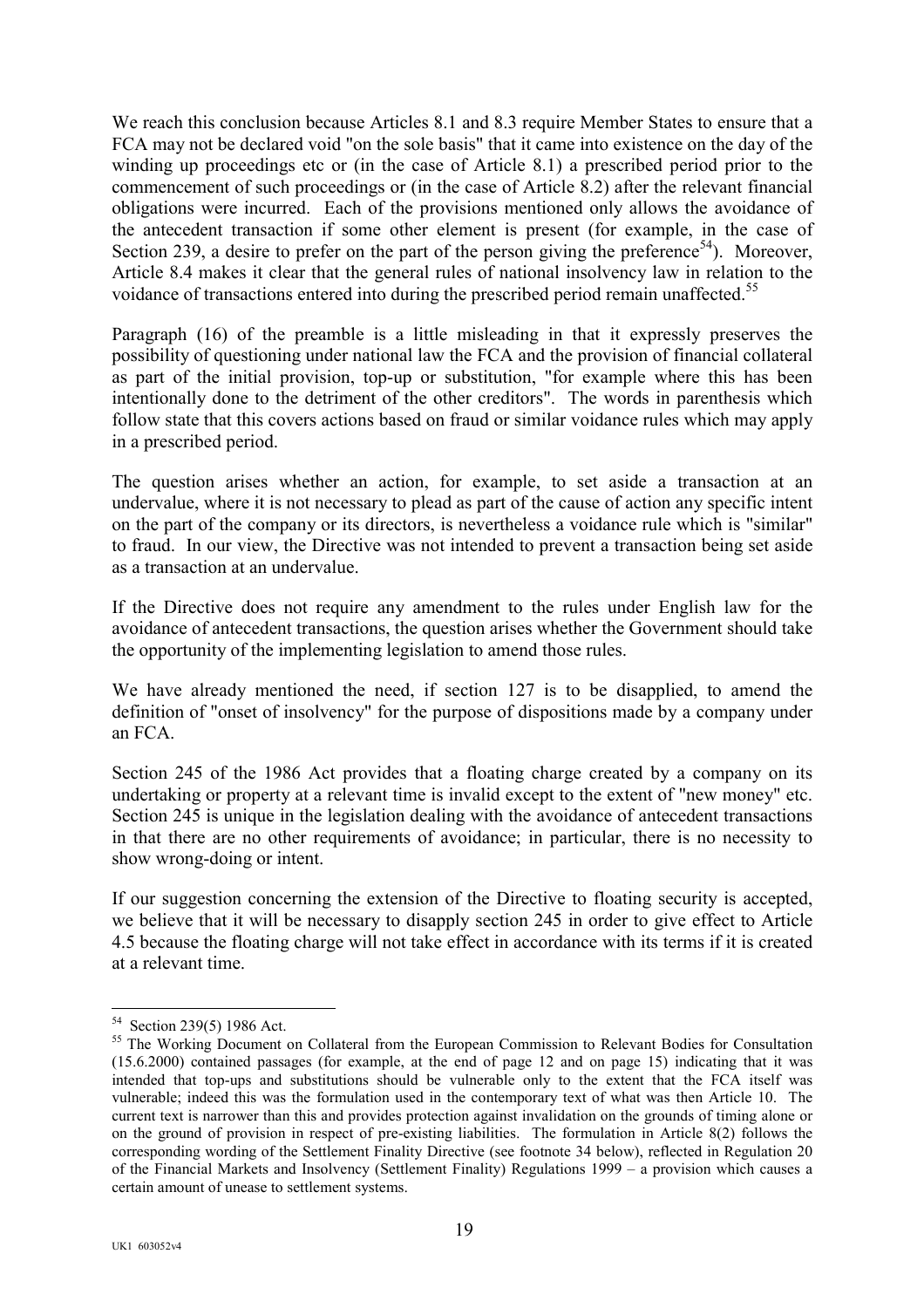In our view, save as mentioned above, the rules do not need to be amended. It is possible that the provision of financial collateral or additional financial collateral to take account of changes in the value of the financial collateral or in the amount of the relevant financial obligation could give rise to a preference, but adequate protection in deserving cases is provided by Section 241(2) of the 1986 Act.

If our views were accepted, we would wish the implementing legislation to make it clear (and certainly in much clearer terms than in the Directive) that nothing in the legislation affects the operation of Sections 238, 239, 242, 243, 244 and 423 of the 1986 Act. This is, of course, the contrary position to that taken in relation to market contracts by section 165 of the Companies Act 1989.

Incidentally, the wording of Article 8.3(b) is defective in that it should give the right to substitute financial collateral with a value "not less than" that substituted.

# *Article 9 – Choice of law and the Hague*

Ideally, the Directive would be implemented simultaneously and as part of the same measure as the Hague Convention. However, given the timetable for implementing the Directive<sup>56</sup>, it is understood that this is not practicable.

The paper recognises that Article 9 may need to be adapted to take account of the Hague Convention. Article 4 of the Hague Convention provides that the governing law shall be the law in force in the state expressly agreed in the account agreement or, if the account agreement expressly provides that another law is applicable, that other law, subject in each case to the "reality test". Article 9 of the Directive states that any question shall be determined by the law of the country in which the relevant account is maintained. There is clearly an inconsistency between the two provisions and we understand that steps are being taken to amend the Directive to bring it into line with the Convention.<sup>[57](#page-19-1)</sup>

There is also a need to bring Article 9 of the Settlement Finality Directive into line with the Hague Convention.

# *Other points*

There does not appear to be a definition in the Directive of "financial collateral", although it is implicit (see paragraph (3) of the preamble) that the expression includes both securities and cash. As this is fundamental to the working of the Directive, we would like to see a definition appear in the implementing legislation. It could perhaps be defined as "any financial instrument or cash".

The preamble<sup>58</sup> states that the Directive does not address rights which any person may have in respect of assets provided as financial collateral, and which arise otherwise than under the

<span id="page-19-0"></span><sup>&</sup>lt;sup>56</sup> The Directive is required to be implemented no later than 27 December 2003 (18 months after publication in the EU's Official Journal).

<span id="page-19-1"></span> $57$  We understand that the European Commission – DG Markt is currently drafting two proposals for council decisions which allow the signature and ratification of the Hague Convention. Once the first decision has been adopted, and the Convention has been signed by the European Community, the Commission will present a proposal for a directive to modify the Collateral and the Settlement Finality Directives. This is likely to go through a fast-track procedure in the European Parliament and Council. It is understood that Member States are likely to wait for these amendments to be adopted before implementing in full the Collateral Directive.

<span id="page-19-2"></span><sup>&</sup>lt;sup>58</sup> Paragraph (6).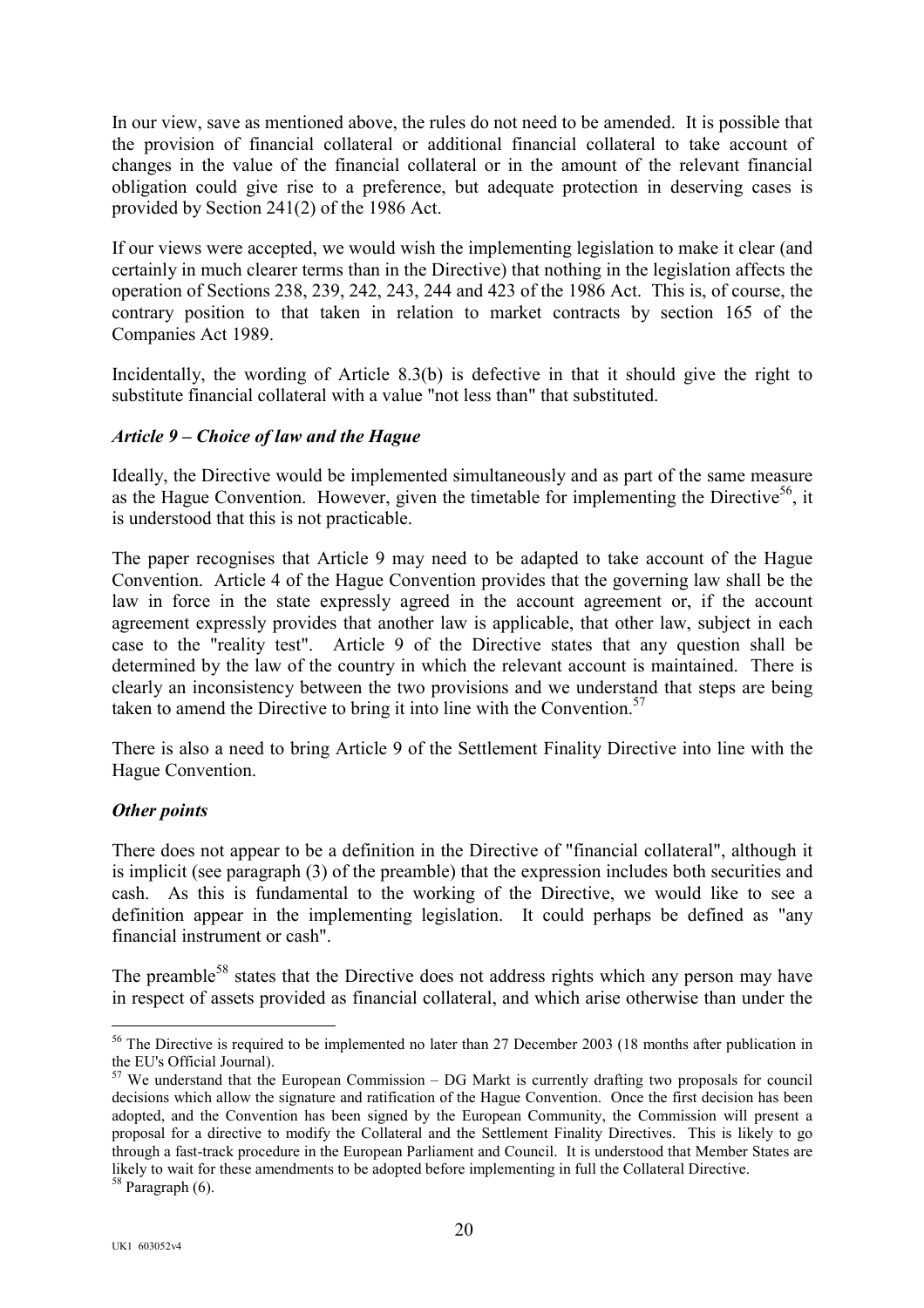terms of the financial collateral arrangement. Examples given of such rights are rights of restitution arising from mistake, error or lack of capacity. It would be helpful if the implementing legislation could state in express terms that such other rights are not addressed, including, for example, the right to trace into the hands of a person who dishonestly assists in, or who knowingly receives assets as a result of, a breach of trust.

We consider that it would be desirable to specify in the implementing legislation which particular winding-up proceedings and reorganisation measures exist under English law, rather as has been done with the Insolvency Proceedings Regulation<sup>59</sup>. The definitions in Articles  $2.1(i)$  and  $2.1(k)$  do not always provide a clear answer. We have already questioned<sup>60</sup> whether the filing of a notice of appointment of an administrator under the 2002 Act amounts to "intervention" by judicial authorities. Equally, it is by no means clear that the confirmation given under Rule 7.62 of the Rules constitutes "intervention" so as to render a creditors' voluntary winding-up "winding-up proceedings" within the meaning of the Directive. A schedule specifying the "winding-up proceedings" and the "reorganisation measures" that exist under English law would avoid any doubt on this score.

It is assumed that a members' voluntary winding-up will not constitute "winding-up proceedings" for the purposes of the Directive.<sup>[61](#page-20-2)</sup>

Even if Article 1.2(e) is implemented, it will still be necessary to address ambiguities in Article 1.2(d). One example is that the wording of Article 1.2(d) is inadequate to cover securitisations fully. Whilst the wording attempts to deal with securitisations, it may not cover the situation where security is provided to the issuer itself to secure an onward loan made by it out of the issue proceeds to the originator, as happens, for instance, in a whole business securitisation, nor will it necessarily cover the situation where the issuer raises finance by issuing commercial paper and has a standby liquidity facility from a group of banks on which the issuer can fall back if it needs additional funding to redeem its commercial paper at maturity. We recommend that the Directive should be implemented in sufficiently wide terms that any person who provides or takes collateral as part of a capital market arrangement within the meaning of new Section 72B of the Insolvency Act 1986 (as inserted by Section 250 of the Enterprise Act 2002) is covered. In addition, it would be helpful to clarify that a clearing house recognised under Part VII of the Companies Act 1989 comes within the definition of a "clearing house" for Article 1.2(d) purposes, whether or not it is also the operator of a designated system under the Financial Markets and Insolvency (Settlement Finality) Regulations 1999.

We would wish the definition of "financial instruments" in the implementing legislation to be as wide as possible, but also to create an element of flexibility so that as new techniques are developed they may readily be encompassed by the definition.

One way of doing this might be to incorporate the definitions included in the relevant paragraphs of Part III of the Financial Services and Markets Act 2000 (Regulated Activities) Order 2001 (the "RAO") as amended from time to time, and then to include as a residual category any other financial instruments containing the definition in the Directive (Article  $2.1(e)$ ). In that way, the definition in the Directive would automatically change whenever

<span id="page-20-0"></span> $\overline{a}$ <sup>59</sup> See the EC Regulation on Insolvency Proceedings 2000, Council Regulation (EC) No. 1346/2000 of 29 May 2000, Annexes A and B.<br><sup>60</sup> See Articles 4 and 7 – Administration, supra.

<span id="page-20-1"></span>

<span id="page-20-2"></span> $61$  The inclusion of a creditors' voluntary winding-up, and the exclusion of a members' voluntary winding-up, would be consistent with Article 2(a) and Annex A of the Insolvency Proceedings Regulation.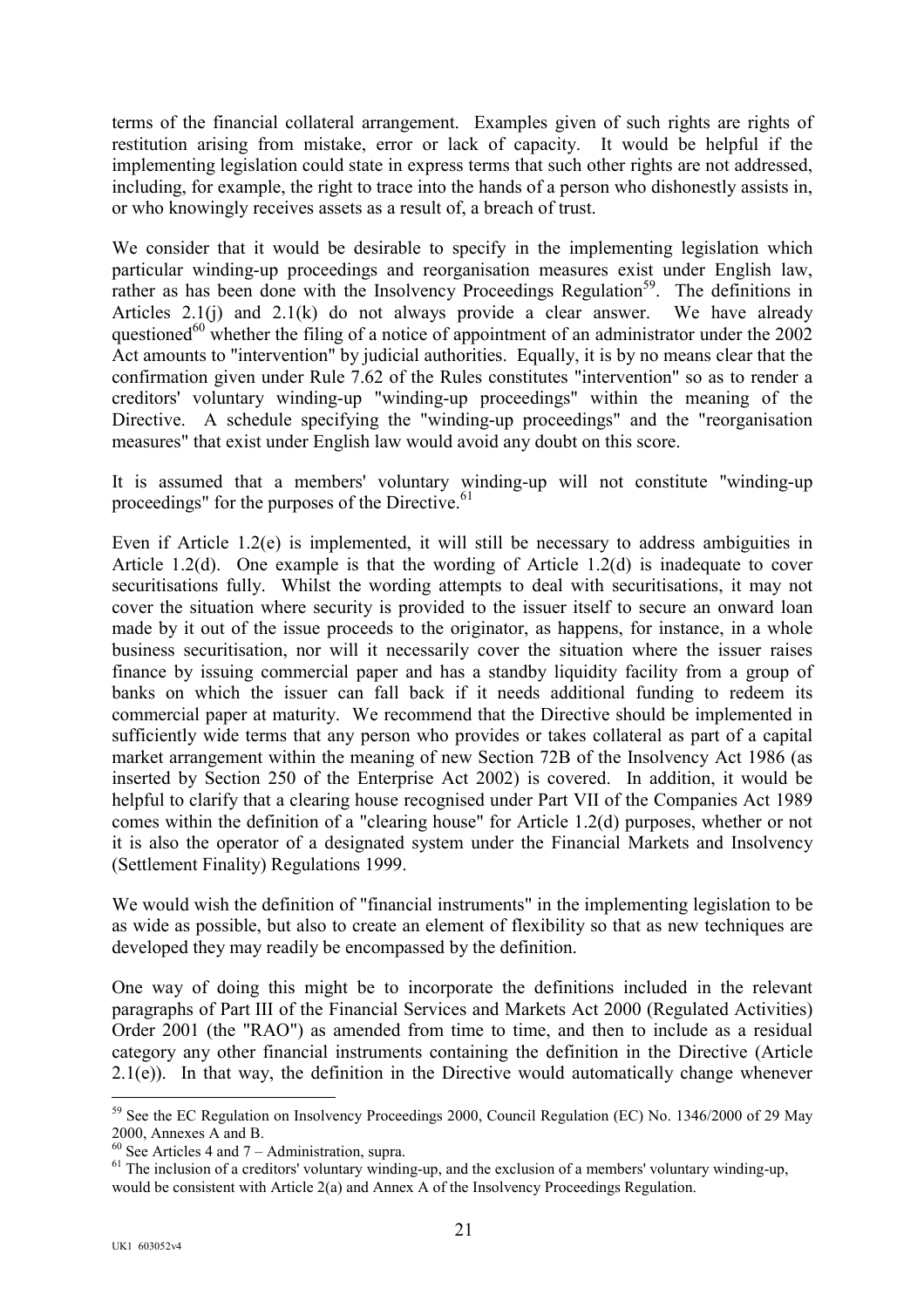there was a change in the description of the relevant specified investments in Part III of the RAO.

Incidentally, the definition appearing in Article 2.1(e) of the Directive refers to "debt instruments if these are negotiable in the capital market". The word "negotiable" has a special meaning under English law, and we would think that if the definition in the directive is to be used in the implementing legislation (whether as a residual category or otherwise), it would be preferable to use the word "tradeable", or something similar.

**2 May 2003**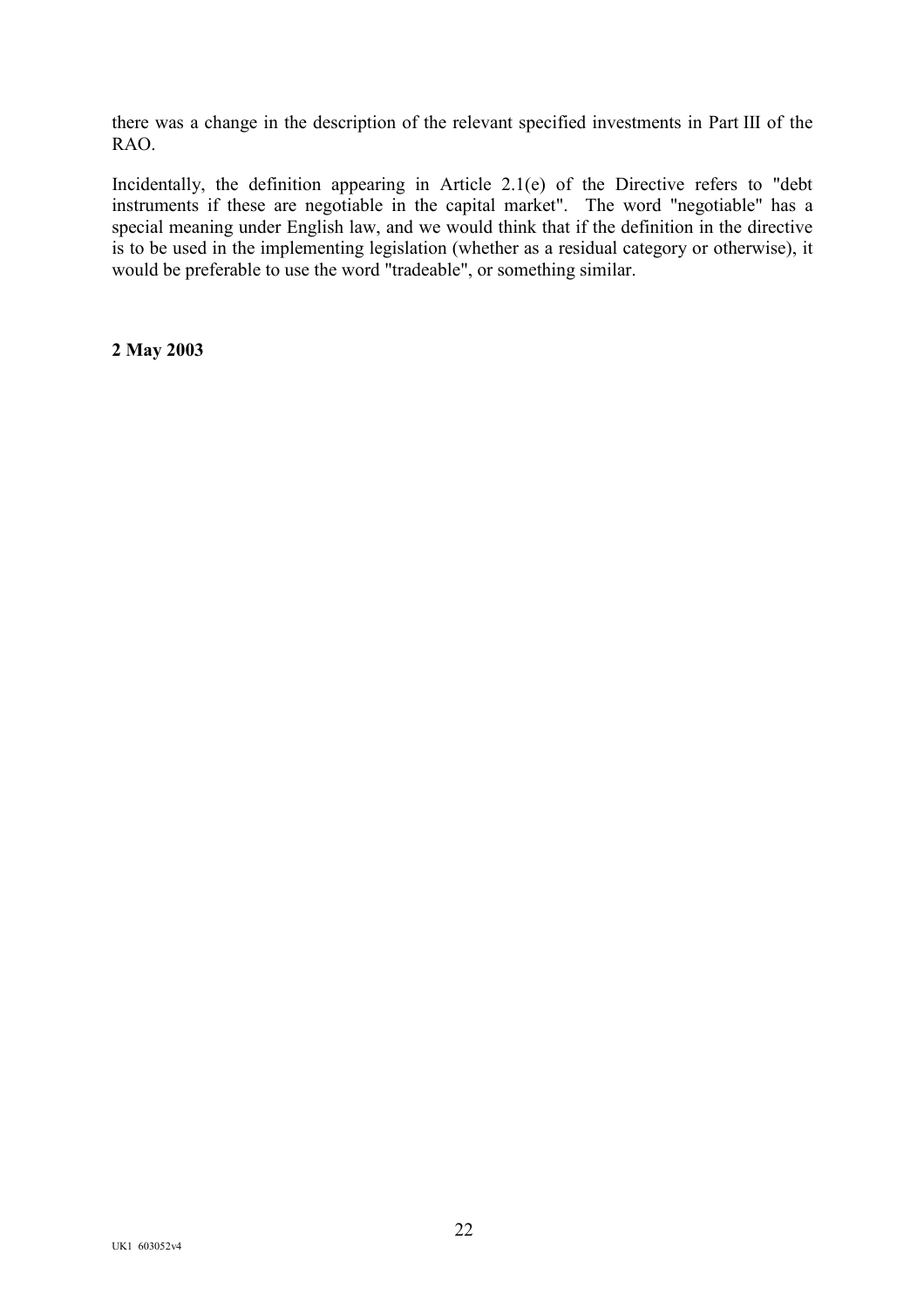## **APPENDIX**

#### **Directive on Financial Collateral Arrangements: Initial policy and legal questions**

#### **Introduction**

- 1. This note aims to help orientation on the major policy and legal questions raised by the Directive.
- 2. The position set out in the note is for comment and discussion only, and except as noted in paragraph 4 below — does not represent Government policy.
- 3. We would be grateful for comments by 30 April 2003 in response to both the direct questions and the assertions set out here. We would also be grateful for any other comments recipients may have on the implementation of the Directive.

#### **Overall approach**

4. The UK identified<sup>[1](#page-22-0)</sup> the Directive as one of its ten priority Financial Services Action Plan (FSAP) measures. In an Explanatory Memorandum to Parliament<sup>[2](#page-22-1)</sup> the Economic Secretary to the Treasury noted that the Directive:

> 'will help complete the single capital market. The Government is therefore keen to see the Directive adopted as quickly as possible and that it meets the objective of reducing the cost of capital in the EU. Reducing the cost of capital will, in turn, improve the EU's competitiveness, including that of the UK."

- 5. The adoption of the Directive was a welcome development which by providing additional and reliable means of financing across the EU will help both investors and those seeking finance. This will reduce the cost of capital, contributing to greater prosperity in the EU.
- 6. It is therefore proposed that the overall approach in implementing the Directive will be to:

(Aim)

- a. Extend the scope and usefulness of financial collateral arrangements as widely as possible...
- b.  $\ldots$  having regard to general UK policy on insolvency.

(Method)

<span id="page-22-0"></span><sup>1</sup> *Completing a Dynamic Single European Financial Services Market: A Catalyst for Economic Prosperity for Citizens and Business across the EU*, HM Treasury, July 2000.<br><sup>2</sup> EM of 5 May 2001 on the Commission's proposal for the Directive.

<span id="page-22-1"></span>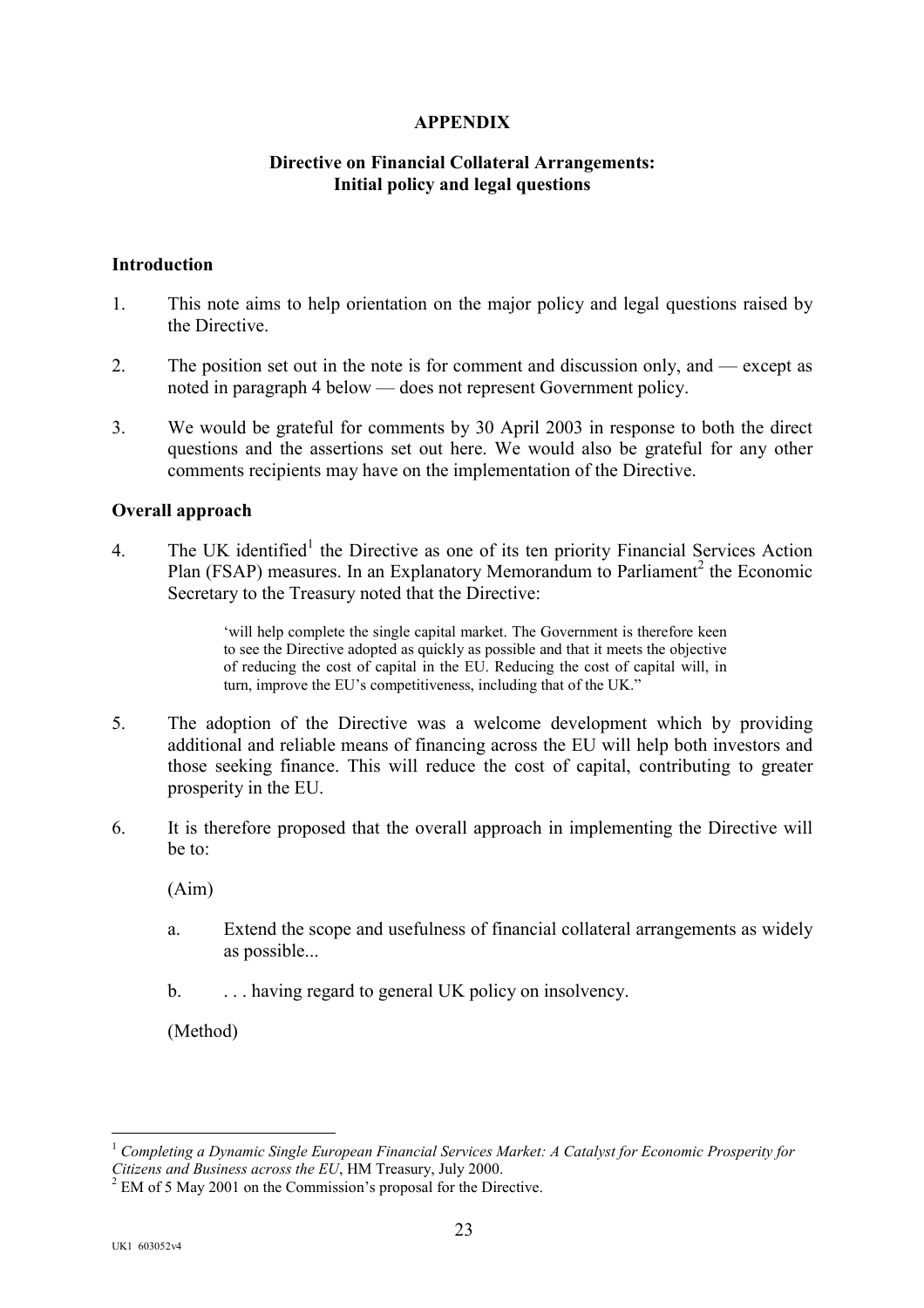- c. Provide a clear, helpful and effective legal framework, but avoid rewriting law needlessly (recognising that the law in the UK already reflects many of the Directive's provisions).
- 7. Have you any comments on this approach?

# **Article 1— persons within scope of implementation**

- 8. Article 1, amongst other matters of scope, defines which persons are within the scope of the Directive. The Directive only applies to financial collateral arrangements<sup>3</sup> (FCAs) which are between parties as specified in Article 1(2).
- 9. Broadly, Article 1 (2)(a) to (d) includes financial institutions, while Article 1 (2)(e) includes other persons (ie corporates but not natural persons). Using these phrases as (slightly simplistic) short-hand, the Directive therefore extends to FCAs between two financial institutions or between a financial institution and a corporate.
- 10. Under Article 1(3), there is a discretion to exclude corporates from the scope of the implementation. Exercise of that discretion would, clearly be contrary to both our overall policy objective and to the broad current position in UK law (ie where many of the Directive's provisions already apply irrespective of the identity/capacity of the parties).
- 11. Moreover, if feasible under our implementing powers, the same considerations imply that we should extend the scope of the implementation to cover all FCAs between two corporates, as well as between two financial institutions. This would:
	- a. be consistent with our overall policy objectives;
	- b. considerably simplify implementation by avoiding the need for reproducing in UK law the elaborate definitions of Article 1 (2)(c) in particular; and
	- c. make the law clearer, simpler and more consistent.
- 12. It would be consistent with the overall approach, and particularly paragraph 6.a above, to go further and apply the same principles to all FCAs, including those involving *individual natural persons* (whether in a personal/non-business capacity or that of a sole trader). Our initial view is that this is unlikely to be legally feasible using the implementing powers in the European Communities Act 1972. However, it would be helpful to know whether there would be significant benefits in practice were we able to go this far. Doing so would raise various questions. Those which immediately occur to us are:
	- a. what sort of situations would then be covered? The most common appears to be where an individual's bank account is used as collateral for a personal or business loan, or guarantee;
	- b. what would be the advantages and disadvantages of this further extension?
	- c. would you support such an extension?

<span id="page-23-0"></span> $3$  See Article 2(1)(a).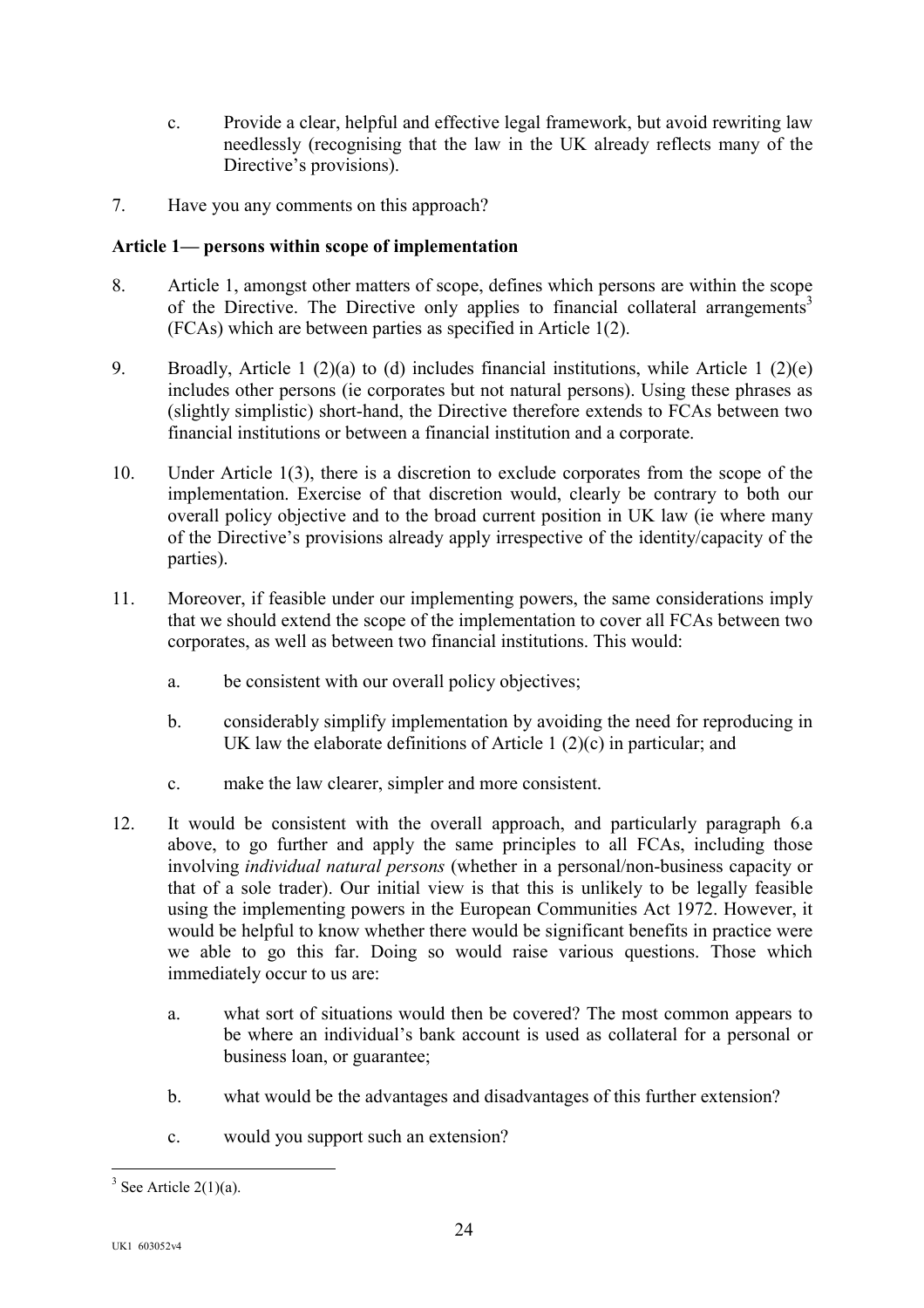## **Article 1— collateral within scope of implementation**

13. Article 1(4)(b) provides a further opt-out for Member States:

Member States may exclude from the scope of this Directive financial collateral consisting of the collateral provider's own shares, shares in affiliated undertakings within the meaning of seventh Council Directive 83/349/EEC of 13 June 1983 on consolidated accounts, and shares in undertakings whose exclusive purpose is to own means of production that are essential for the collateral provider's business or to own real property.

14. We do not see any need to exercise this opt-out. We understand this provision was introduced solely to prevent the unintended application of the Directive to real property under certain Scandinavian mortgage practices.

#### **Article 3— formal requirements**

- 15. The only UK legislation we are currently aware of that would or might need to be disapplied from FCAs within the scope of the Directive is Part XII of the Companies Act 1985 concerning the registration of charges granted by companies. The provisions of that Part relate only to certain types of charge and charges over certain types of property, but they could apply to some  $FCAs<sup>4</sup>$  $FCAs<sup>4</sup>$  $FCAs<sup>4</sup>$  — for example, where a floating charge is granted covering various assets of the company including cash and/or securities, or where a charge is granted over book debts.
- 16. If the same principles were to be extended to FCAs involving individuals, as canvassed in paragraph 12 above, we would have to consider disapplying the individual registration provisions in the Bills of Sale Act 1878, and Bills of Sale Act (1878) Amendment Act 1882. These provide for formalities and registration of bills of sale granted as security<sup>5</sup> by *individuals*. Although the Acts only apply in respect of personal chattels — and this may not include financial collateral within the meaning of the Directive, which covers only cash and financial instruments as defined in Article 2(1)(d)  $\&$  (e) — section 344 of the Insolvency Act 1986 extended the registration provisions to include book debts in certain cases.
- 17. Are there any other registration or procedural formalities which would, or might, need to be disapplied?

# **Article 4— enforcement by appropriation**

- 18. Generally in UK law, enforcement of security FCAs<sup>[6](#page-24-2)</sup> occurs by sale or disposal of the assets concerned. An alternative route is appropriation, where in return for the secured debt being extinguished, the absolute ownership of the assets is transferred to the collateral taker.
- 19. There is obviously a risk that the collateral taker will seek to value the collateral at an unrealistically low level, thus reducing the return of any surplus value to the collateral provider (ie to the detriment of the collateral provider and its other creditors). For this

<span id="page-24-0"></span> $4$  This consideration only applies to security FCAs as defined in Article 2(1)(c).

<span id="page-24-1"></span> $5$  Again, this consideration only applies to security FCAs as defined in Article 2(l)(c).

<span id="page-24-2"></span> $6$  See Article 2(1)(c).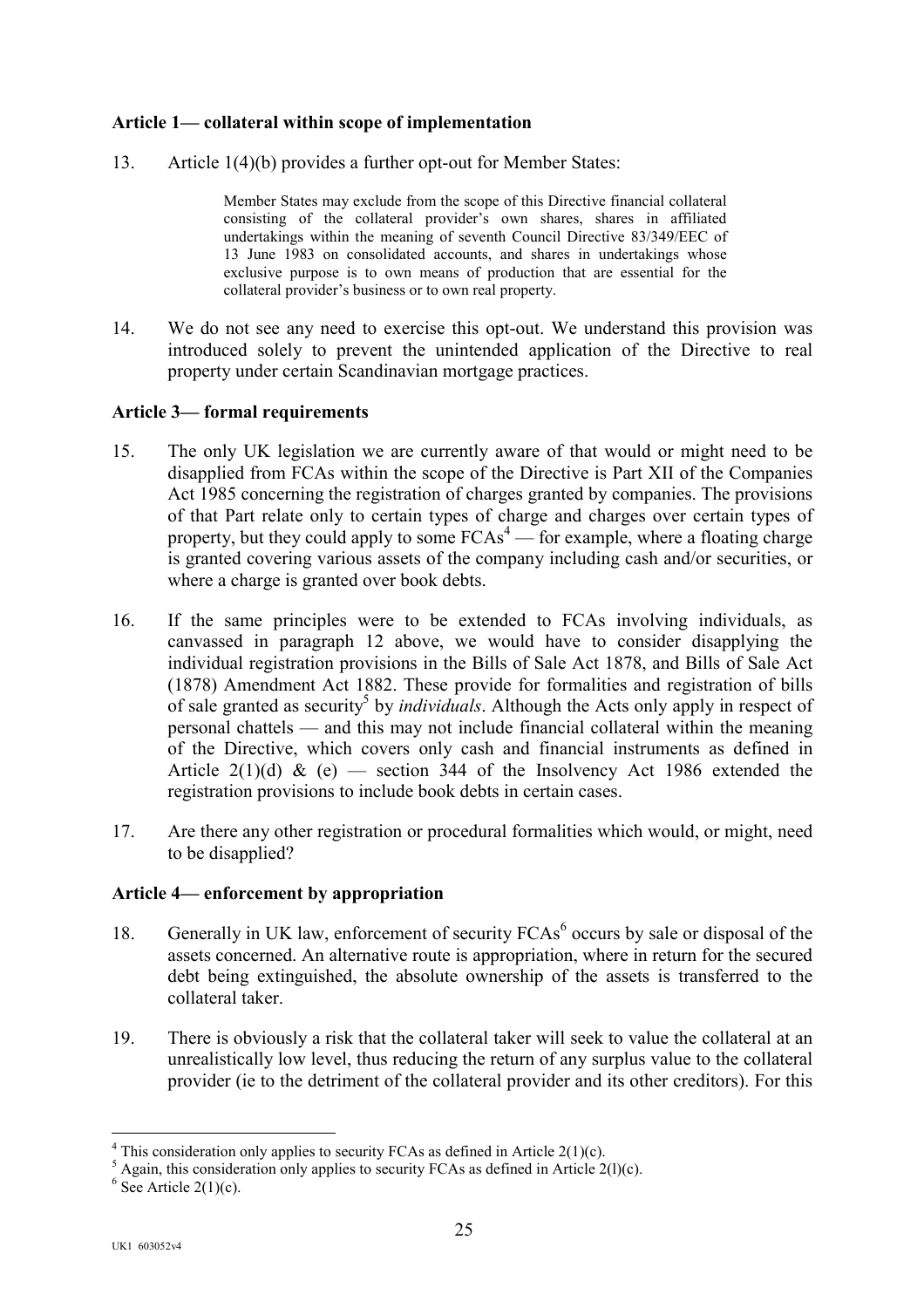reason, we believe that appropriation is currently only possible in the UK if a court order is first obtained — do you agree with that analysis of the current law?

20. Article 4(4)(b) means that this requirement for a court order will have to be removed. To mitigate the risk identified in paragraph 19, it is proposed that, as allowed by Article 4(6), UK law will include a requirement that any valuation of the collateral and the calculation of relevant financial obligations must be conducted in a commercially reasonable manner.

## **Articles 4 and 7— administration**

21. Article 4(5) says that:

Member States shall ensure that a financial collateral arrangement can take effect in accordance with its terms notwithstanding the commencement or continuation of winding-up proceedings or reorganisation measures<sup>[7](#page-25-0)</sup> in respect of the collateral provider or collateral taker.

22. Article 7(1) says that:

Member States shall ensure that a close-out netting provision can take effect in accordance with its terms ... notwithstanding the commencement or continuation of winding-up proceedings or reorganisation measures in respect of the collateral provider and/or the collateral taker.

23. These provisions mean that the statutory bar on the enforcement of security when a company is in administration<sup>[8](#page-25-1)</sup> will need to be disapplied in the case of a security FCA. Do we need to do anything further to ensure that administration (and other relevant insolvency-related procedures) do not cut across these provisions<sup>[9](#page-25-2)</sup>? Even if not, would it help to make this clear explicitly?

#### **Article 5—right of use**

24. Article 5(1) requires the recognition of the collateral taker's ability to use for its own purposes financial collateral provided under a security FCA, where this has been agreed by the collateral provider. Although this is arguably already the case under UK law, would it be helpful to spell this out explicitly?

#### **Article 6— no rechara**c**terisation**

25. Article  $6(1)$  prevents title transfer  $FCAs<sup>10</sup>$  being recharacterised by a court as security FCAs. Although such a recharacterisation risk is quite limited under UK law, we consider that this should be spelt out explicitly — do you agree?

<span id="page-25-0"></span><sup>&</sup>lt;sup>7</sup> The terms "winding-up proceedings" and "reorganisation measures" are defined in Article 2(1 )(j) & (k) and cover various, but not all, types of insolvency-related procedures in the UK.

<span id="page-25-1"></span><sup>&</sup>lt;sup>8</sup> Section l0(l)(b) of the Insolvency Act 1986 in England and Wales, (which will be superseded by paragraph 43 of Schedule B1 to that Act, as inserted by Schedule 16 to the Enterprise Act 2002.

<span id="page-25-2"></span><sup>9</sup> An example might be certain restrictions on rights of set-off that apply to Insurance Companies which have gone into administration under article 5 (mutual credit and set-off) of the Financial Services and Markets Act 2000 (Administration Orders relating to Insurers) Order 2002.

<span id="page-25-3"></span> $10$  See Article 2.1(b).